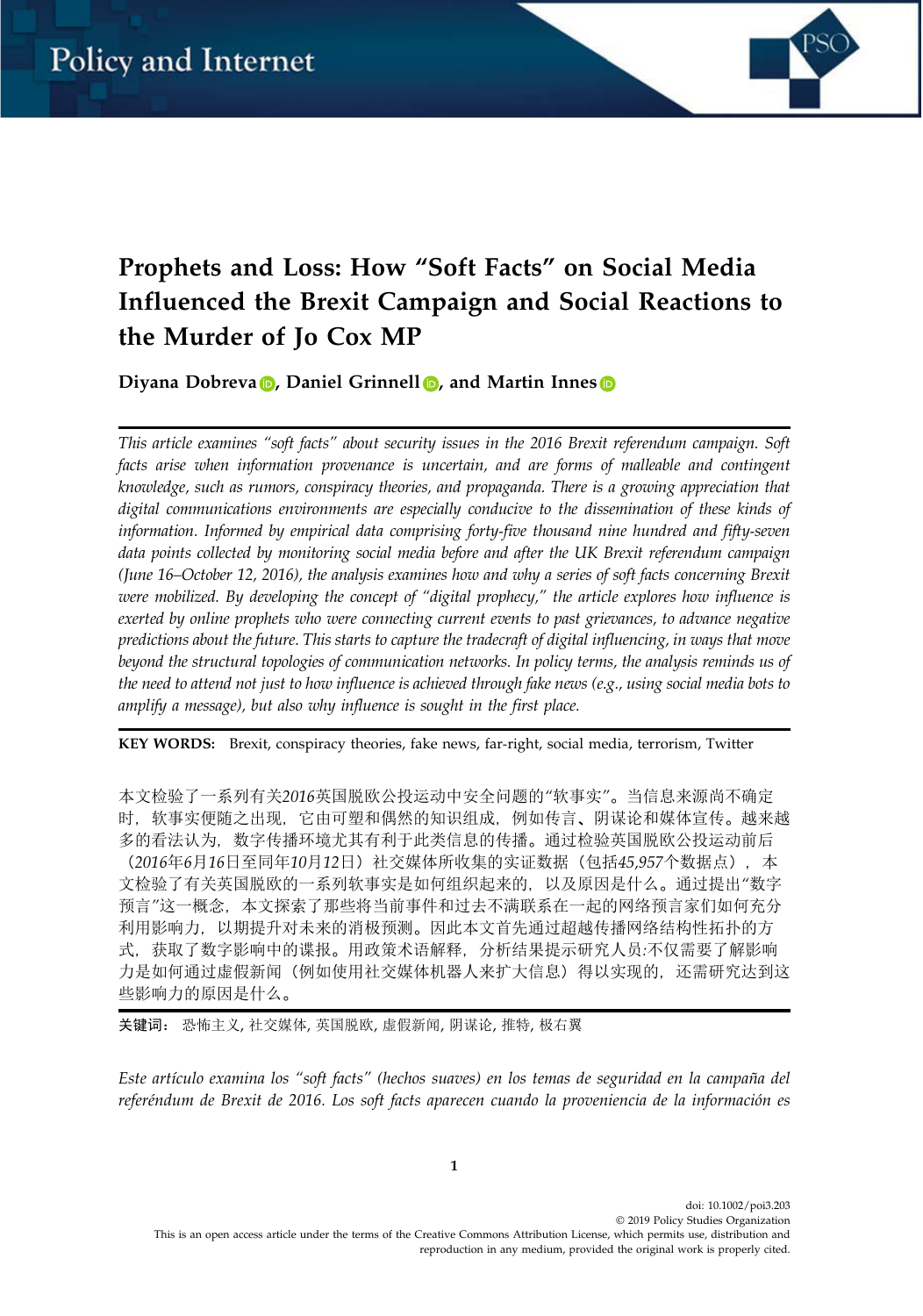incierta, y hay formas de conocimiento maleable y contingente como los rumores, teorías de conspiración y propaganda. Existe una creciente apreciación de que los entornos de las comunicaciones digitales son especialmente propicios para la difusión de este tipo de información. Al informarse por datos empíricos compuestos por 45.957 puntos de información recolectados al monitorear las redes sociales antes y después de la campaña del referéndum de Brexit en Reino Unido (16 de junio a 12 de octubre de 2016), el análisis examina cómo y por qué una serie de soft facts que tienen que ver con el Brexit fueron movilizados. Al desarrollar el concepto de "profecía digital" el artículo explora cómo la influencia es ejercida por profetas en línea que estaban conectando eventos de la actualidad con malestares pasados para presentar predicciones negativas acerca del futuro. Esto empieza a definir el oficio del "digital influencing" en formas que van más allá de las topologías estructurales de las redes de comunicación. En términos de políticas, el análisis nos recuerda la necesidad de poner atención no solo a cómo se logra la influencia a través de las fake news (por ejemplo: utilizar bots en las redes sociales para amplificar un mensaje), sino también a por qué se busca en un principio la influencia.

PALABRAS CLAVES: Brexit, fake news, redes sociales, terrorismo, teorías de conspiración, Twitter, extrema derecha

### Introduction

Innumerable confusions and a profound feeling of despair invariably emerge in periods of great technological and cultural transitions. Our "Age of Anxiety" is, in great part, the result of trying to do today's job with yesterday's tools—with yesterday's concepts.

(McLuhan & Fiore, 1967, pp. 8–9)

For those studying the causes and consequences of the information age, Marshall McLuhan is accorded almost prophetic status. This reflects the prescience of his insights about how a changing communications architecture would induce profound shifts in the social organization of institutions and interactions. Contrary to the boundless enthusiasm of some, McLuhan was sufficiently perceptive to recognize that not all the consequences would be beneficent (neither would they be all bad).

Among contemporary scholars, there is consensus that the new information ecology is having disruptive and transformative effects across the institutional and interactional orders of contemporary social life. Summarizing these intellectual currents, Lynch (2016) and Couldry and Hepp (2016) have asserted that the infiltration of social media platforms into everyday life has contributed to the "deep mediatization" of social order. This rise and permeation of Big Data as a sociotechnical, cultural, and scholarly phenomenon, has been found to rest upon an interplay between technology, analysis, and myths (Boyd & Crawford, 2012) that impacts institutions (Pasquale, 2015), identities (Marwick, 2013), politics (Margetts, John, Hale, & Yassera, 2016), and behaviors (Scott, 2015). Advanced analytical algorithms operating across these domains are functioning as powerful "instruments of perception" steering normative judgments about which social issues to attend to (Amoore & Piotukh, 2015).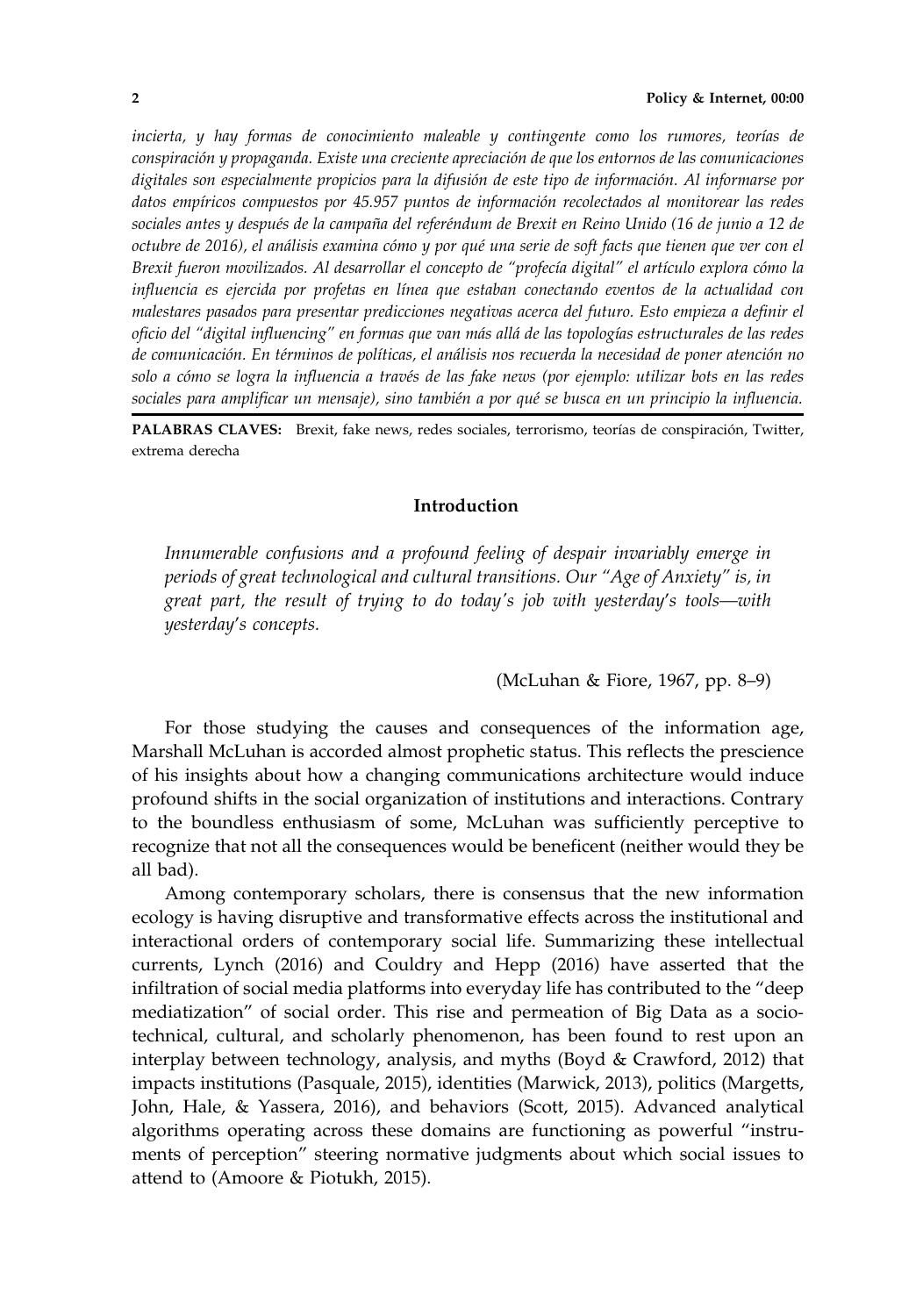Contemporary scholarship has generated more insight into the dynamics and mechanics of algorithmic regulation, so there has been mounting interest in the exercise of digital influence and persuasion by "opinion leaders" (Rogers & Cartano, 1962), "everyday influentials" (Katz & Lazarsfeld, 1955, p. 138), or "hidden persuaders" (Packard, 1957) empowered and emboldened by the new information environment (Gorry & Westbrook, 2009). But what renders the topic of "digital influencing" especially intriguing is how social media blends the power of interpersonal persuasion with the reach of mass media (Fogg, 2008, p. 23). This has been afforded increased impetus by the increasing use of social bots to amplify the reach and travel of messages, absent any interpersonal and human element (Bessi & Ferrara, 2017; Howard & Kollanyi, 2016). Several studies have applied social network analysis techniques to large social media data sets to identify how key nodes disseminate information across these communications networks (Benkler, Faris, & Roberts, 2018). However, Centola (2015) has evidenced that while "weak ties" may promote information dissemination, behavior change is far more likely when any message is reinforced by those with stronger interpersonal ties to the subject.

Accompanying this increasing interest in digital influencing, has been mounting consternation about the possibility for the misdirection of public attitudes and opinion, through exposure to false or misleading information. In popular and political discourse considerable attention has been paid to the concept of "fake news" as part of the broader phenomenon of "posttruth" or "postfactual" politics (Allcott & Gentzkow, 2017). Such worries became especially pronounced in the campaign leading up to the UK's Brexit Referendum held on June 23, 2016 (White, 2016). It was a political process marked by highly contested "truth-claims" concerning Britain's future membership of the European Union. The murder of pro-EU MP Jo Cox approximately one week before the vote triggered a further round of soft facts, many circulating on social media as part of a chaotic public sense-making process.

Informed by a data set collected by monitoring social media around this episode, this article develops three principal insights:

- Empirically, it attends to the sense‐making role of soft facts circulating on social media in the aftermath of high‐profile terrorist crimes. This contributes to our understanding of social reactions to terrorism; a relatively neglected topic when compared with the study of radicalization.
- Second, the analysis sets out how a small number of "digital prophets" played a key role in propagating several soft facts about Brexit and the murder. The conceptual innovation here is that while a lot of social network analysis studies of communication have identified the presence of these "nodal" roles, they have not disaggregated how they accomplish their influencing work. The concept of "prophecy"—defined as connecting a current crisis to a past grievance narrative, in order to predict future consequences—starts to do this.
- More generally, the article makes a distinctive contribution to mapping out how the new media ecology is re‐shaping social institutions and interactions, and in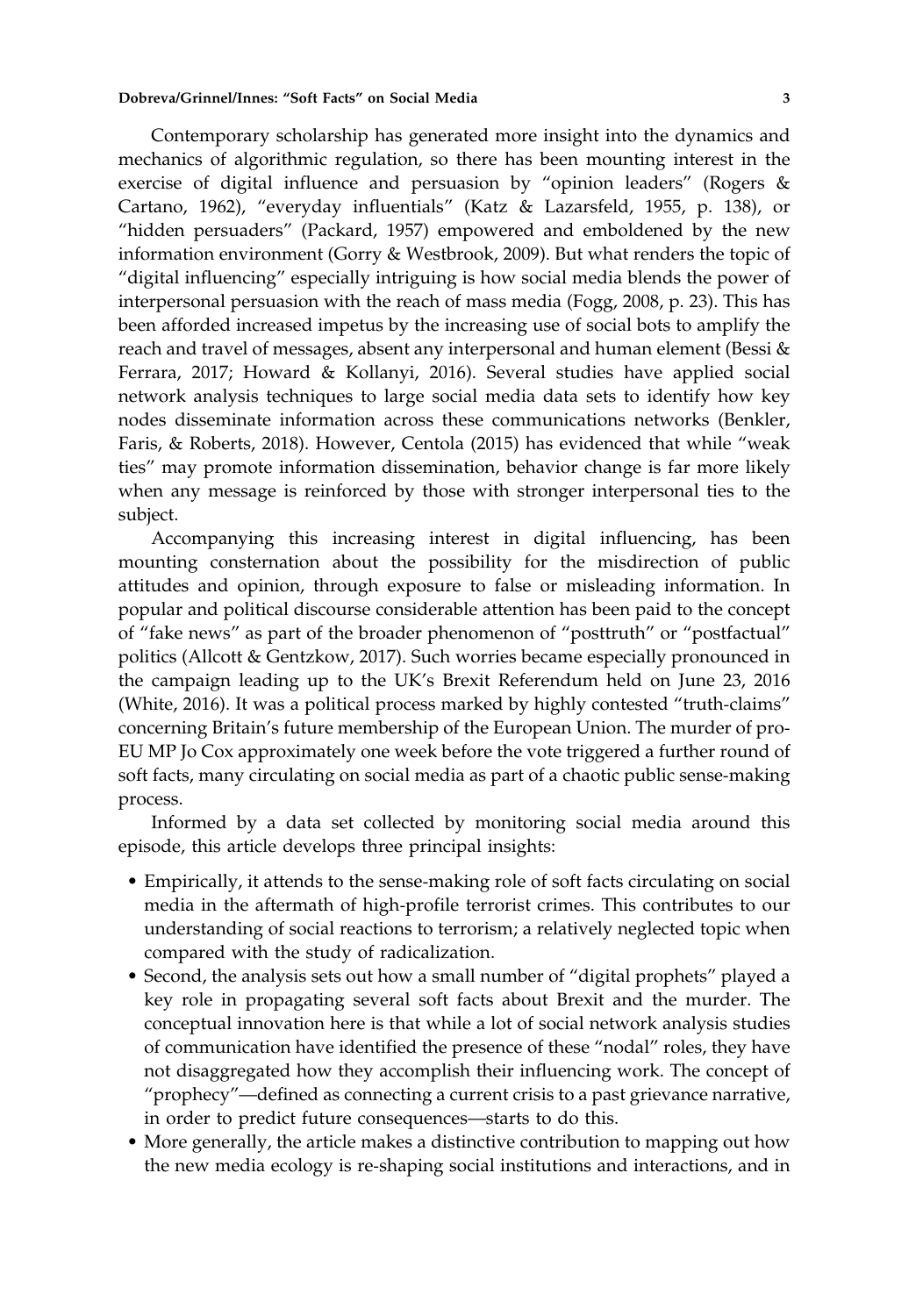particular how forms of influence are performed online. Furthermore, it illuminates how "the digital traces of social action" make it possible for researchers to study previously imperceptible phenomena.

The next section summarizes the extensive literature on rumors, propaganda, and conspiracy theories, showing how they function as soft facts. This is followed by an overview of the methodology and naturalistic research design. This frames the introduction of the empirical data relating to the murder of MP Jo Cox in the midst of the Brexit campaign. In turn, this develops into a more focused disquisition upon the role and techniques of digital prophets. We conclude, by turning to consider the policy implications.

### Understanding Soft Facts

Concerns about the political and social impacts of a "polluted" media ecosystem, and its tendency to propagate misinformation and disinformation, are increasingly well documented (Kakutani, 2018; Margetts et al., 2016). To capture some of the complexities engaged by these processes we introduce "soft facts" as an umbrella concept to illuminate the family resemblances shared by a number of established, related concepts, specifically: rumors, conspiracy theories, fake news, and propaganda. This conceptual maneuver is required owing to how, while previous generations of scholars could isolate and fix upon one or other of these phenomena, in today's information environment they routinely intermingle and interact. And especially in the aftermath of high-profile crisis events, such as terror attacks, they mutually create the conditions for each other (Innes, Roberts, Preece, & Rogers, 2016).

Rather than re-purposing established concepts originally fitted to a very different communications ecosystem, we need tools that reflect the particular features of contemporary information environments. For example, propaganda studies is currently divided as to whether a communicative action involved has to be purposive (Jowett & O'Donnell, 2012) or not (Stanley, 2015) to count as propaganda. Layered on top of which are more subtle inflections. Notably, Woolley and Philip (2017, p. 6) refresh of propaganda theory defines "computational propaganda" as the "use of algorithms, automation and human curation to purposefully distribute misleading information over social media networks." Others, however, talk of "network propaganda" to convey how underpinning social and political dynamics exert a structuring influence upon communication patterns (Benkler et al., 2018). Moreover, the latter study makes the important point that effective propaganda is not always wholly false or misleading. Ultimately, there is a risk in reworking established concepts to encompass new arrangements, if they are stretched so far that they lose their original conceptual essence.

In addition to these intrafield contests about who possesses the "correct" definition, there are also interfield tensions that can be circumvented by introducing a new conceptual frame. Students of rumors, conspiracies, and propaganda typically invoke their own preferred lexicon and concepts. The value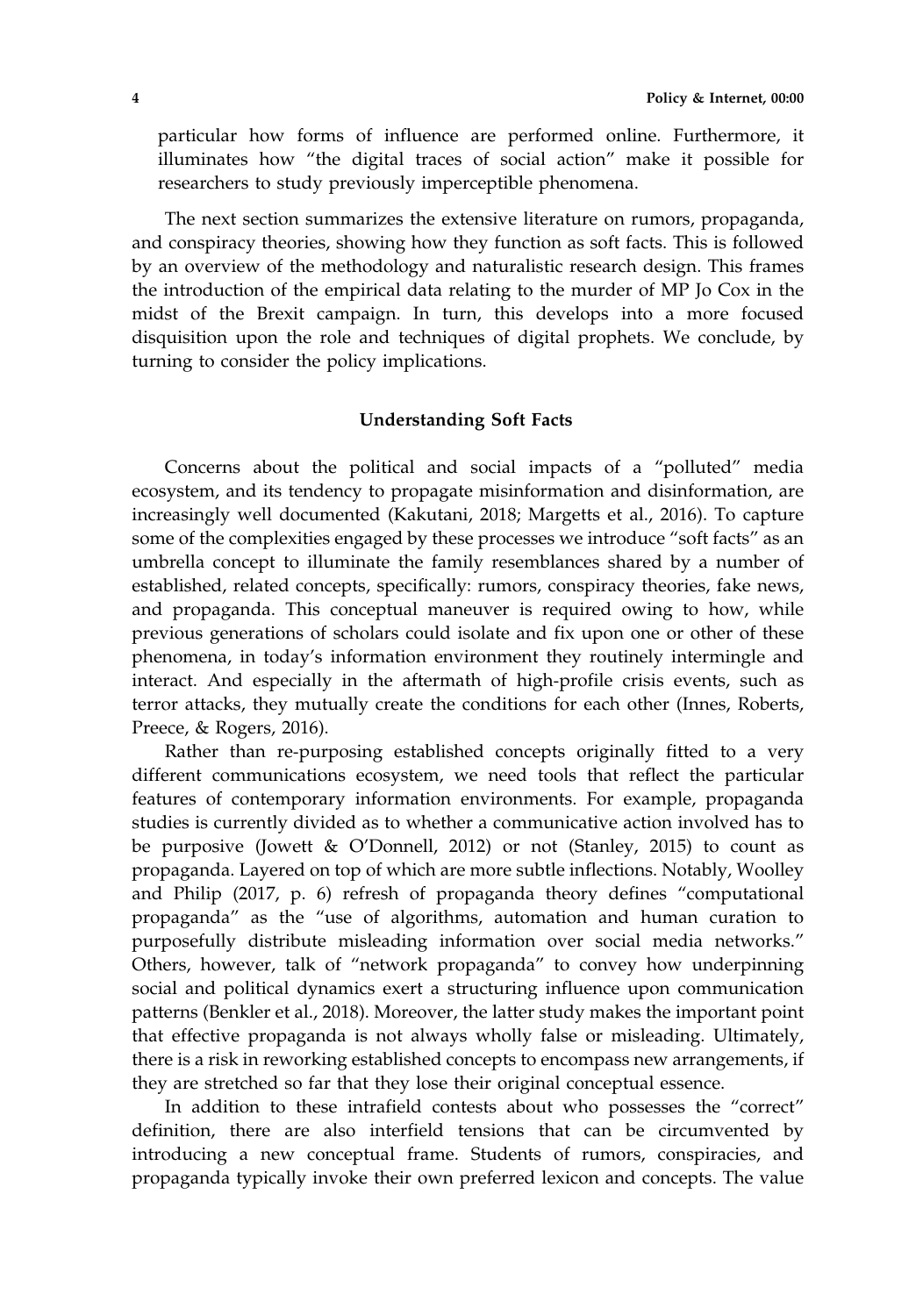of the term "soft facts" is that it tilts the conceptual focus away from the intents or purposes of the communicating actor, and more to the unit of information being communicated. In a decentered media ecosystem, this shift helps capture how different audience segments may construct different interpretations of the same material (Couldry, 2002). What counts as one person's propaganda or conspiracy theory may be another's "suppressed truth." Moreover, perceptions may change over time. A story or interpretation that was initially dismissed as a conspiracy theory can turn out to be a fairly accurate rendering of what happened. As noted above, the critical issue is not the ultimate truthfulness or falsity of the information, but whether people treat it as such. This is a quality that is also coherent with growing evidence from social psychology—that is, that knowledge claims are more persuasive when they "go with the grain" of an individual or group's existing beliefs and value structures.

Soft facts can be defined as imperfect knowledge, where reliability and validity cannot be firmly established, as opposed to the more routinely invoked notion of "hard" (verifiable) facts (Innes, 2014). Soft facts typically "fill the gaps" in public understanding, especially in the absence of "harder" authenticated information. By comparison, rumors are more provisional and unstable forms of knowledge that contain "newer" and more "open" information, and conspiracy theories are more traditional and repetitive narratives. Digital prophecies, on the other hand, are a novel concept defined here as predictions for the "future," which function as reactions to uncertain and troubling events, and seek to interpret their salience and significance.

While there has been a rapid growth in contemporary interest in misinformation and disinformation, the academic study of rumors and conspiracy theories (and allied constructs such as propaganda) has been much longer‐standing. Indeed, there is now a sprawling multidisciplinary literature that has attributed a range of effects to these forms of communication, across a range of different social problems. To frame and inform our analysis, we have organized our review of this mass of material around five key vectors: concepts, causes, conditions, chronology, and consequences.

# Concepts

Early psychological definitions saw rumors as propositions for belief about topics of relevance that circulated without official and factual verification (Allport & Postman, 1946; Knapp, 1944). Contrastingly, sociologists depicted them as "collective problem‐ solving activities" (Shibutani, 1966). Early studies of conspiracy theories defined them as irrational and unscientific (Butter & Knight, 2016), forms of clinical sickness (Hofstadter, 1964), or collective delusional ideations (Groh, 1987, p. 2). Later work, however, has taken into consideration the sociological formation of belief and the social context within which it arises (Waters, 1997).

Several more recent studies emanating from computer science have adopted and adapted these notions of "misinformation," albeit framed differently from their earlier sociological and social–psychological predecessors. Rumor is treated as a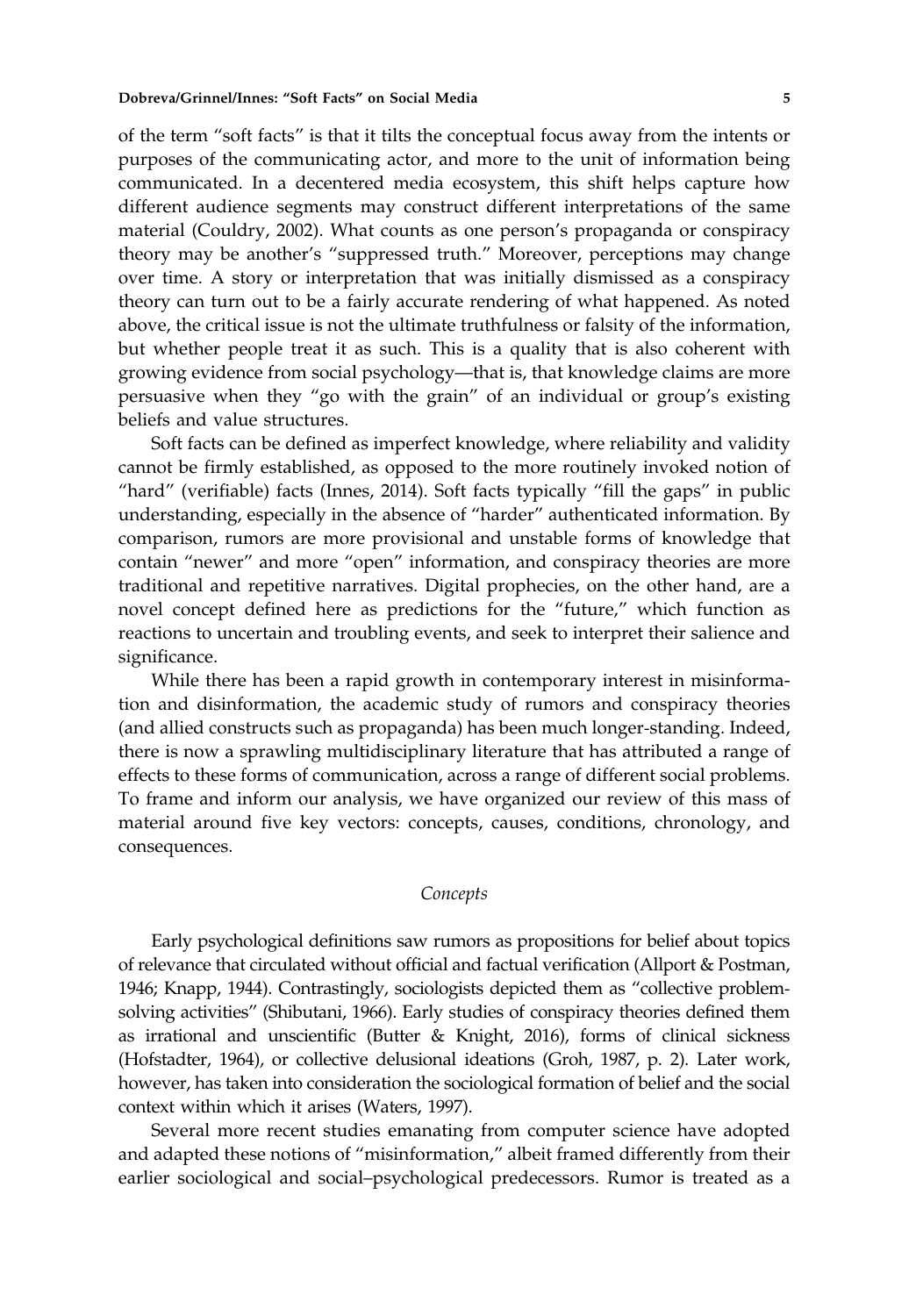unit to be analyzed and quantified (Qazvinian, Rosengren, Radev, & Mei, 2011), rather than as an interpretative process. Many recent approaches have focused upon rumor detection and dissemination (Friggeri, Adamic, Eckles, & Cheng., 2014; Gupta, Kumaraguru, Castillo, & Meier, 2014) as opposed to impact.

#### Causes

Various explanations for how and why soft facts thrive under certain conditions have been offered, including that they interpret ambiguous events (Shibutani, 1966), reduce informational complexity and cognitive dissonance (Festinger, 1957), allow for the retention of a personal sense of control by lowering the perception of randomly distributed risk (Sullivan, Landau, & Rothschild, 2010), and that they help maintain more positive self‐concepts by evaluating negative information more critically (Allport & Postman, 1946). These are qualities and attributes that are easily amplified by the confirmation biases and informational cascades that occur daily on social media (Friggeri et al., 2014), thus increasing group polarization (Anagnostopoulos et al., 2015).

#### Conditions

Traditionally, the two central conditions supporting rumor propagation were held to be the ambiguity of the situation and the importance of the rumor in the lives of individuals (Allport & Postman, 1946). Later work expanded these to include other psychological variables, including general uncertainty/cognitive unclarity (Festinger, 1957), source and content ambiguity (Oh, Agrawal, & Rao, 2013), outcome-relevant involvement (Rosnow, 1991), personal anxiety, credulity, and externalization of control.

In terms of belief in conspiracy theories, work in social psychology has identified a number of underlying conditions, such as anomie and alienation (Goertzel, 1994), feelings of powerlessness (Hofstadter, 1964), "enemyship" (Sullivan et al., 2010), the perceived morality of authorities (van Prooijen & Jostmann, 2013), and the social–psychological mechanism of projection (Douglas & Sutton, 2011). Individually and collectively these traits have been found to render individuals more likely to invest in conspiracy theories.

### Chronology

Modern research on rumors and conspiracy theories can be traced back to the psychological and social–psychological formulations of scholars such as Allport and Postman (1946, 1947) and Hofstadter (1964). Studies in sociology and anthropology developed as a reaction or a continuation of their influential work (Buckner, 1965; Peterson & Gist, 1951; Rosnow, 1991; Shibutani, 1966). Thematic shifts in the study of rumor have largely refracted the concerns of the historical moment in which the researcher was situated. While wartime scholars were primarily concerned with sinister and demoralizing soft facts, during the 1960–90s,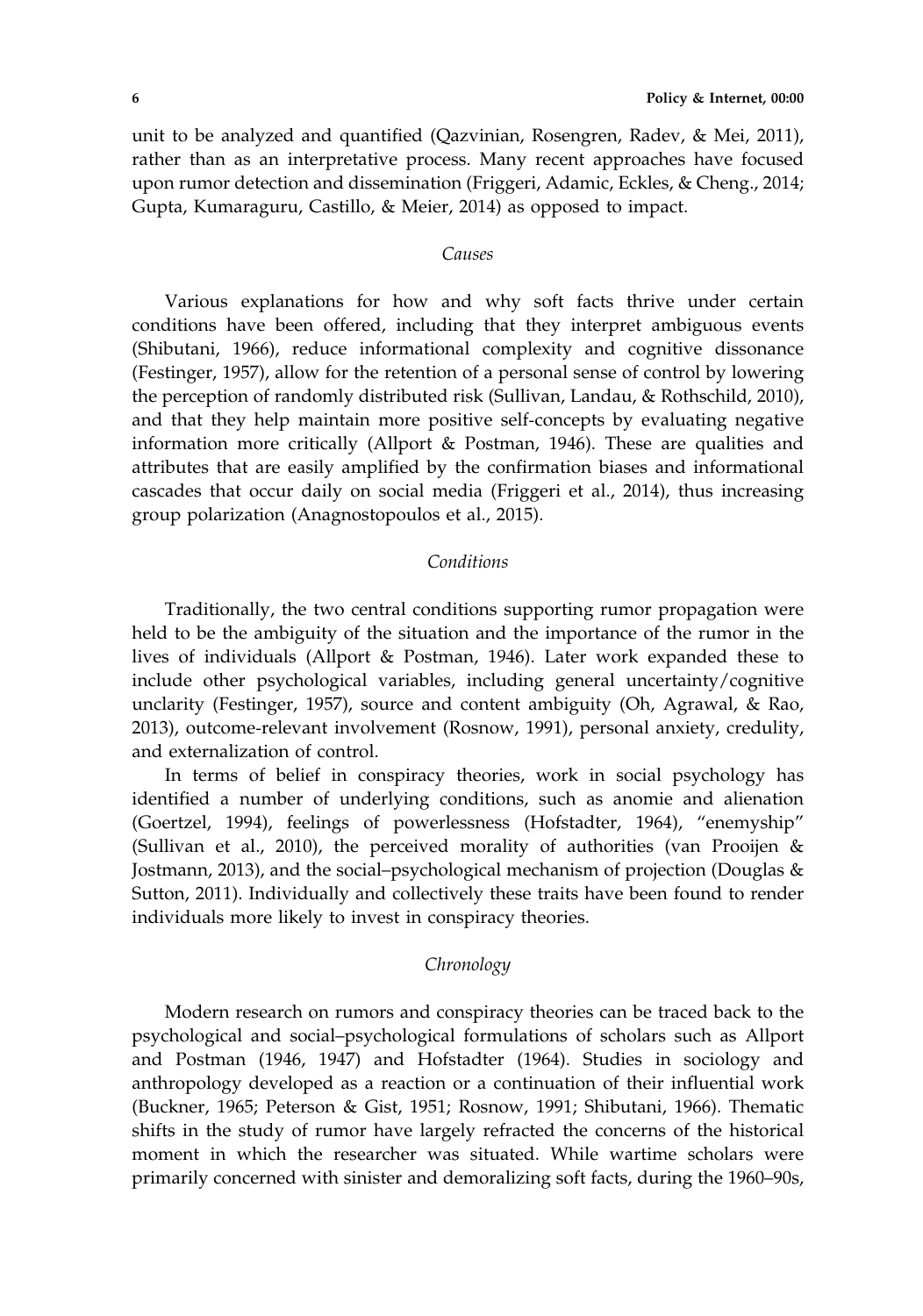focus alighted upon rumors inciting social unrest, ethnic tension, and aggression (Davis, 1985; Knopf, 1975). Today, more importance is placed on investigating the veracity of digital soft facts and finding technical solutions for mediating widespread misinformation online (Gupta et al., 2014). In contrast, this article investigates the power of unconfirmed—rather than strictly "false"—soft facts to exercise certain types of digital influence.

#### Consequences

The World Economic Forum (Howell, 2013) situated digital misinformation at the center of a constellation of technological and geopolitical risks, ranging from terrorism to cyberattacks and global governance failure. This reflects how unsubstantiated soft facts can have serious consequences for public opinion regarding important matters such as health (Mitra, Counts & Pennebaker, 2016), environmental politics (Douglas, Sutton, Jolley, & Wood, 2015), and people's understanding of political reality (Garrett, 2011). It has been emphasized that some conspiracy theories, such as those about antivaccinations, can have exceptionally detrimental and even lethal consequences (Poland & Jacobson, 2011). Rumors, particularly in the context of security events, can exacerbate conflict between groups, incite and justify violence, and inhibit its resolution (Greenhill & Oppenheim, 2017).

#### Methodology and Data

During the Brexit Referendum campaign, two consecutive episodes functioned as "epicenters" for the circulation of multiple soft facts: the aftermath of the murder of Jo Cox MP; and the lesser known "#Usepens" conspiracy about possible voting fraud. Data on both episodes were collected via Sentinel, a research‐grade social media monitoring and analysis platform, which retrieves data through Twitter's Streaming API (Preece et al., 2018). Sentinel's data collection is organized around a series of "channels" comprising search terms (such as "Jo Cox" and "Brexit"), which act as filters, screening out irrelevant material and capturing units of thematically relevant social media traffic. For the purposes of this paper Sentinel functioned solely as a data collection tool, and analyses were conducted separately.

Applied to the Brexit campaign, we collated a data set of forty‐three thousand nine hundred and fifty‐seven tweets mentioning the key terms "Jo Cox" and "Brexit" between June 16–24, 2016. In addition, a second smaller data set was retrospectively compiled about the "#Usepens" episode comprising one thousand one hundred and fourteen tweets, based on advanced Twitter searches for the key words "pens," "pencils," and "Brexit" in different combinations, and capturing data manually. Analysis of the data blended qualitative dissections of tweet contents with a network analysis of the reposting activities within the wider corpus. Data associated with each episode were subject to in‐depth content analysis to identify and describe the soft facts being propagated.

A key innovation of this article is the adoption of a "naturalistic" research design. Many studies of rumors and conspiracies have been based on single case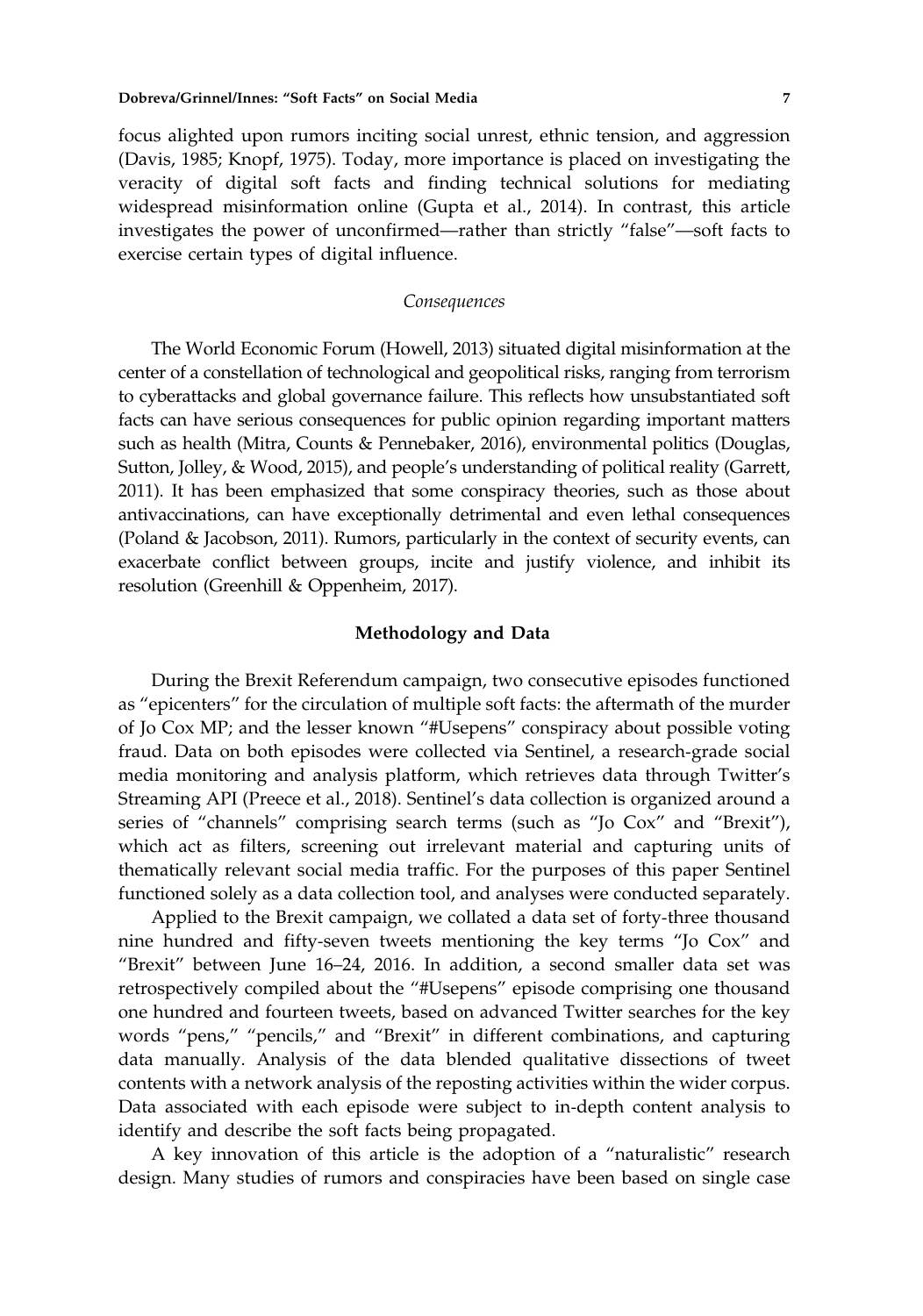designs—selecting a particular soft fact, and tracking its emergence and adaptation over time. In contrast to which, our interest was in capturing how a range of complementary and/or competing soft facts coalesced around the Brexit campaign in these two consecutive episodes. Specifically, the "#Usepens" case helps to empirically illuminate the Brexit conflict in terms of attitude polarization by Leave and Remain affiliates. This ideological division was amplified by the murder of pro‐EU MP Jo Cox approximately one week before the vote, which influenced the formation and propagation of soft facts, consistent with earlier observations that "each rumour has its own public" (Allport & Postman, 1947).

Integrating network analysis methods quantifies the impact of specific individuals on the tone of the social media conversation over time, thus delineating several key interacting "thought communities." These afford insights into the degree to which communities within the corpus are isolated from one another and in effect form "echo chambers," the amount of activity each community performs at different moments in time, and whether these communities have a key node that functions as the source of the majority of onward distribution by a "following." It is these key nodes that we believe may demonstrate the roles performed by digital prophets, functioning as authoritative sources for their respective communities.

Positioned in this way, the analysis illuminates how soft facts circulating on social media before and after the 2016 referendum vote was not an isolated pattern of social reaction, but should be understood as illustrative of the dynamics and mechanics of postfactual politics. Furthermore, it showcases how such communication dynamics shape the definitions of the situation that arise in the aftermath of troubling and unsettling events.

#### "#USEPENS"

Prior to the referendum, a conspiracy theory developed around the belief that the vote would be rigged in favor of Remain by the provision of pencils in the voting booths so that the voting cross could be rubbed off the ballot papers. As Twitter users started to express concern about this possibility, the hashtag "#Usepens" was introduced advocating that voters use pens instead of pencils:

Don't take any chances today guys. Take 3/4 pens. DO NOT USE A PENCIL AS THEY WILL CHANGE YOUR VOTE (10:27, June 23, 2016).

The "establishment," the Remain campaign and its supporters were recurrently portrayed as corrupt, malevolent, and with a secret agenda:

Northamptonshire council is having problems with people using pens to vote. What is the government hiding? #usepens (14:02, June 23, 2016).

Police came to Chichester polling station called by REMAIN side to stop me LENDING my PEN to all voters.#fraud (12:13, June 24, 2016).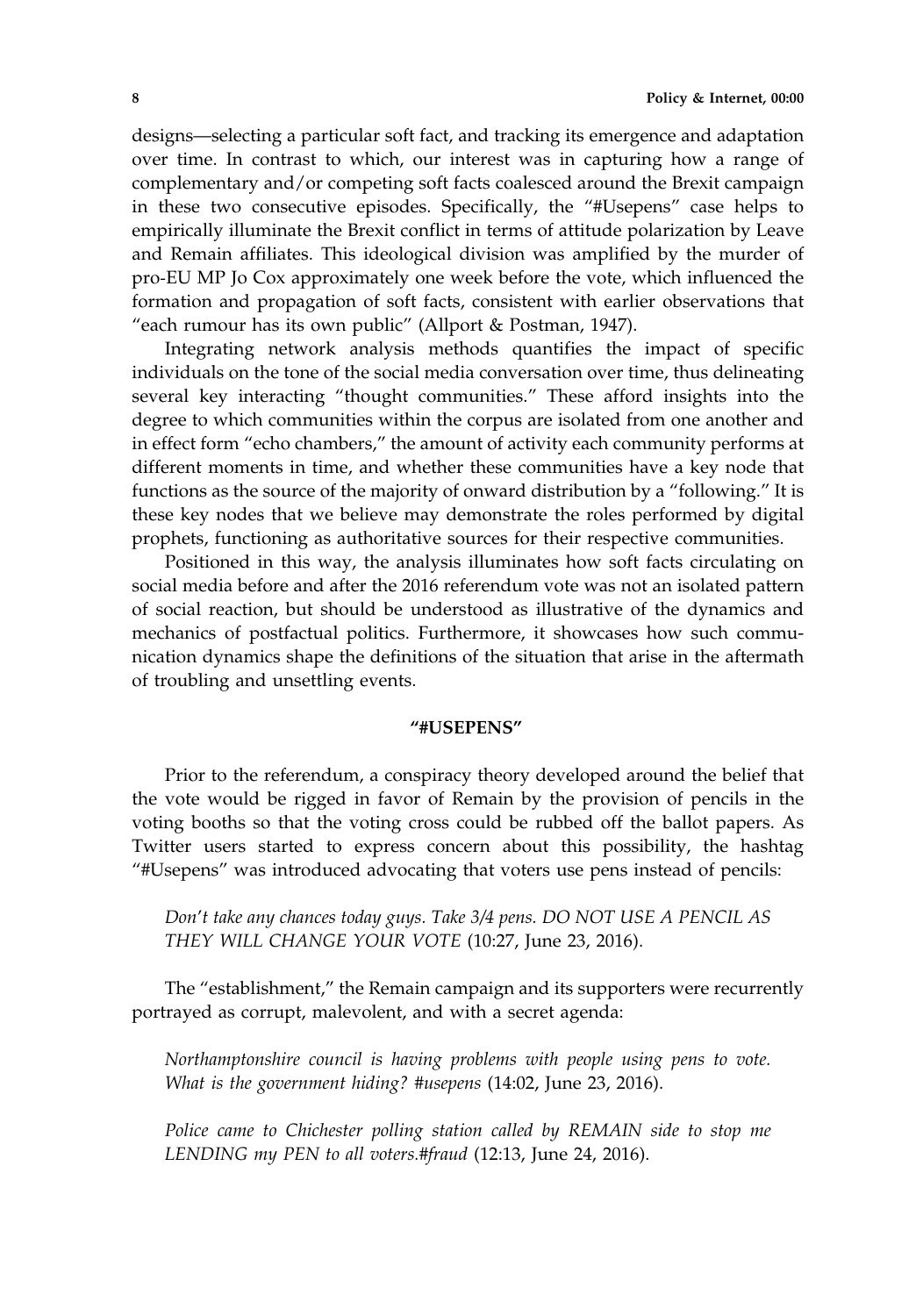These sentiments were mirrored in a YouGov poll suggesting that 46 percent of Leave supporters believed that the referendum would be rigged, and 28 percent that MI5 was working with the UK government to try and stop Britain leaving the EU (YouGov, 2016). On June 23, the Manchester Evening News reported that scores of voters in Greater Manchester were taking their own pens to the polling stations and refusing to use the pencils provided (Fitzgerald, 2016).

We collected 1,114 tweets on the "#Usepens" conspiracy theory tweeted on June 22–23, 2016. Following qualitative coding, three modes of behavior were derived from the data. First, some Twitter users simply expressed "concern and suspicion" over the fact that only pencils were provided at polling stations:

So today we vote for the future of OUR country,so why is it vote stations are using pencils NOT PENS!!. Anybody else think that's dodgy??? $\Box$  (11:54, June 23, 2016).

I keep reading about taking a black pen, I have always used what is supplied but wondering if to take my own now (7:39, June 23, 2016).

Others "urged" their fellow voters to take their own pens:

BTW, everyone make sure you take your own pens to vote and DONT USE A PENCIL OR ANYTHING THEY GIVE YOU (08:17, June 23, 2016).

Finally, a small number of Twitter users were not only promoting the use of pens online, but were physically handing out pens to voters in front of polling stations:

@ProudPatriot101 I used my vote leave pen to mark my ballot paper and then stood outside and handed out more pens! (14:53, June 23, 2016).

Differentiating between these three response modes illuminates how a single conspiracy theory can induce a spectrum of behaviors, as not all adherents reacted in the same way. Moreover, the #Usepens episode resonates with earlier theoretical work on the functionality of conspiracy theories to maintain a simplified ordering of reality (Groh, 1987). The conspiracy content externalized tangible and comprehensible enemies—that is, the "conspirators"—in addition to boosting perceptions of personal control through providing a "solution." Bringing their own pens inserted control back into the hands (literally) of Leave supporters.

Although not especially consequential in terms of its social impacts, the "use pens" conspiracy theory illuminates the vulnerability of social media platforms to the propagation of soft facts. But more intriguing was the subsequent finding that individuals who were active in spreading the "use pens" conspiracy online, also engaged in spreading rumors and conspiracies following the murder of Jo Cox MP. Seventy‐six individuals were identified as propagating soft facts relating to both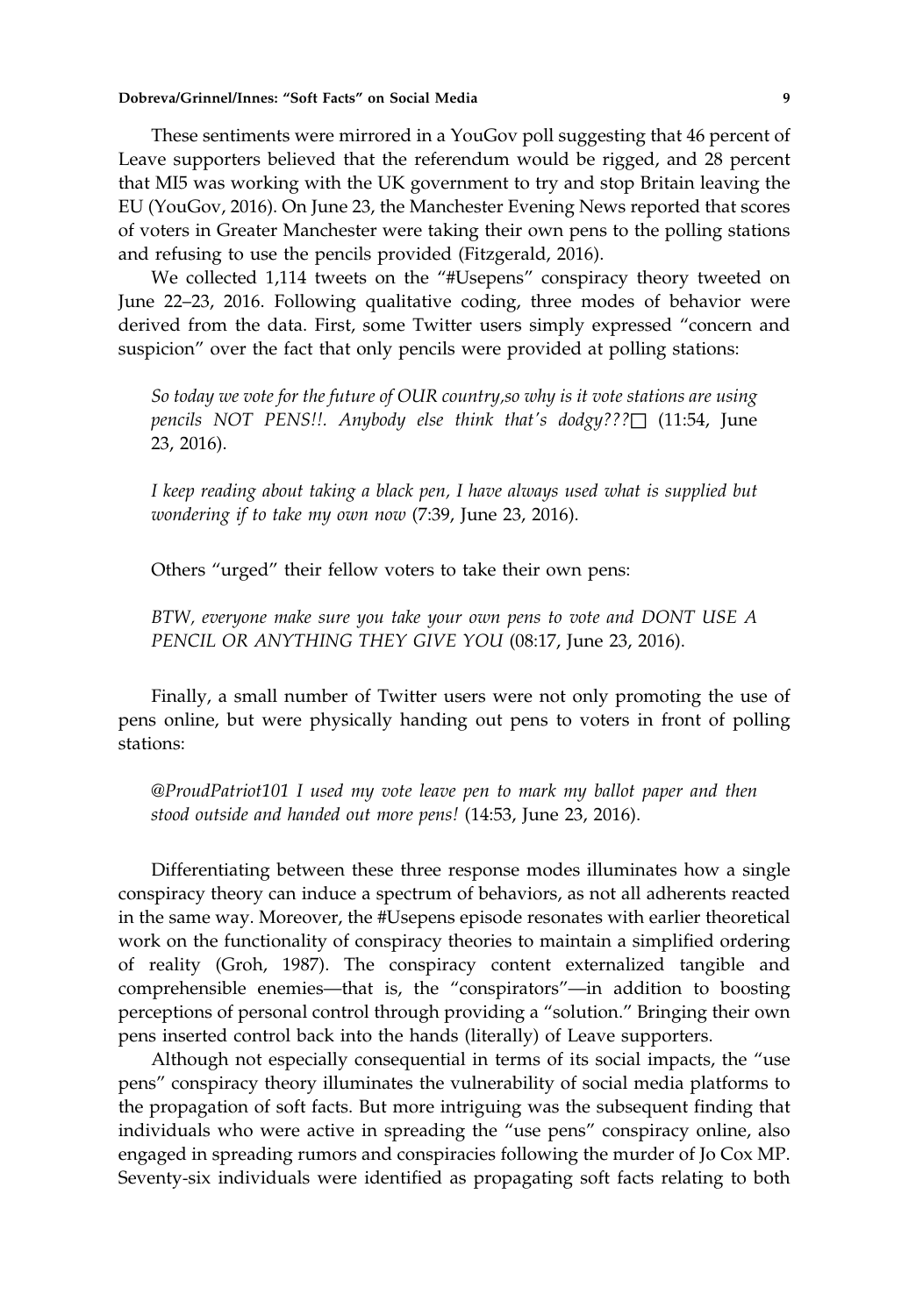cases, of whom thirty‐one distributed more than one soft fact, and ten distributed more than five such messages.

#### Rumor and Conspiracy Following Jo Cox's Murder

Jo Cox was a British MP who openly supported the United Kingdom remaining in the European Union. Her murder by Thomas Mair on June 16, approximately one week before the Referendum vote, amplified the already heightened ideological polarity between the Leave and Remain campaigns and supporters. From a database comprising more than forty-four thousand tweets, a data set of seven thousand one hundred original messages from the first day of the incident was selected for detailed qualitative analysis. This reflected how, similar to the immediate aftermath of the murder of Lee Rigby in 2013, a public sense-making process was enacted via social media, prior to any official statement by the police (Innes et al., 2016). On June 16, very little authoritative information coming from the police investigation was available to the public to convey what had happened. Instead, the ambiguity of the situation created a "knowledge vacuum," conducive for propagating multiple interpretations. Evidence for three principal types of soft facts was collected: ideologically motivated "truth claim" rumors, "false flag" conspiracy theories, and prophecies.

#### Remain versus Leave Rumors

Although, at the time there was no police investigation into Thomas Mair's interest and involvement in Brexit, this plausible yet unverified connection emerged rapidly on social media following Jo Cox's death. Very different accounts were narrated by some Remain and Leave supporters.

The most widespread Remain suggestion was that the murder was exacerbated by the Brexit campaign, or indeed committed by a radicalized Brexit supporter. In these messages, the victim was "a politician slaughtered over #Brexit," whose death was a direct consequence of a "hate-driven" and "divisive" campaign:

Boris Johnson had the gun. Nigel Farage held the knife. Jo Cox is dead (17:01, June 16, 2016).

Brexit militants killing MPs, great bunch them lot. Appalling act, a mother of 2. RIP Jo Cox (17:56, June 16, 2016).

Such motivated reasoning, whereby individuals defend their prior position through biased evaluations of new information, especially when negative toward the in‐group (Allport & Postman, 1947; Knapp, 1944), was mirrored among Leave supporters. Their narratives mainly sought to disassociate the murder from the Brexit campaign, emphasizing that such suggestions were only propagated by "biased" Remainers: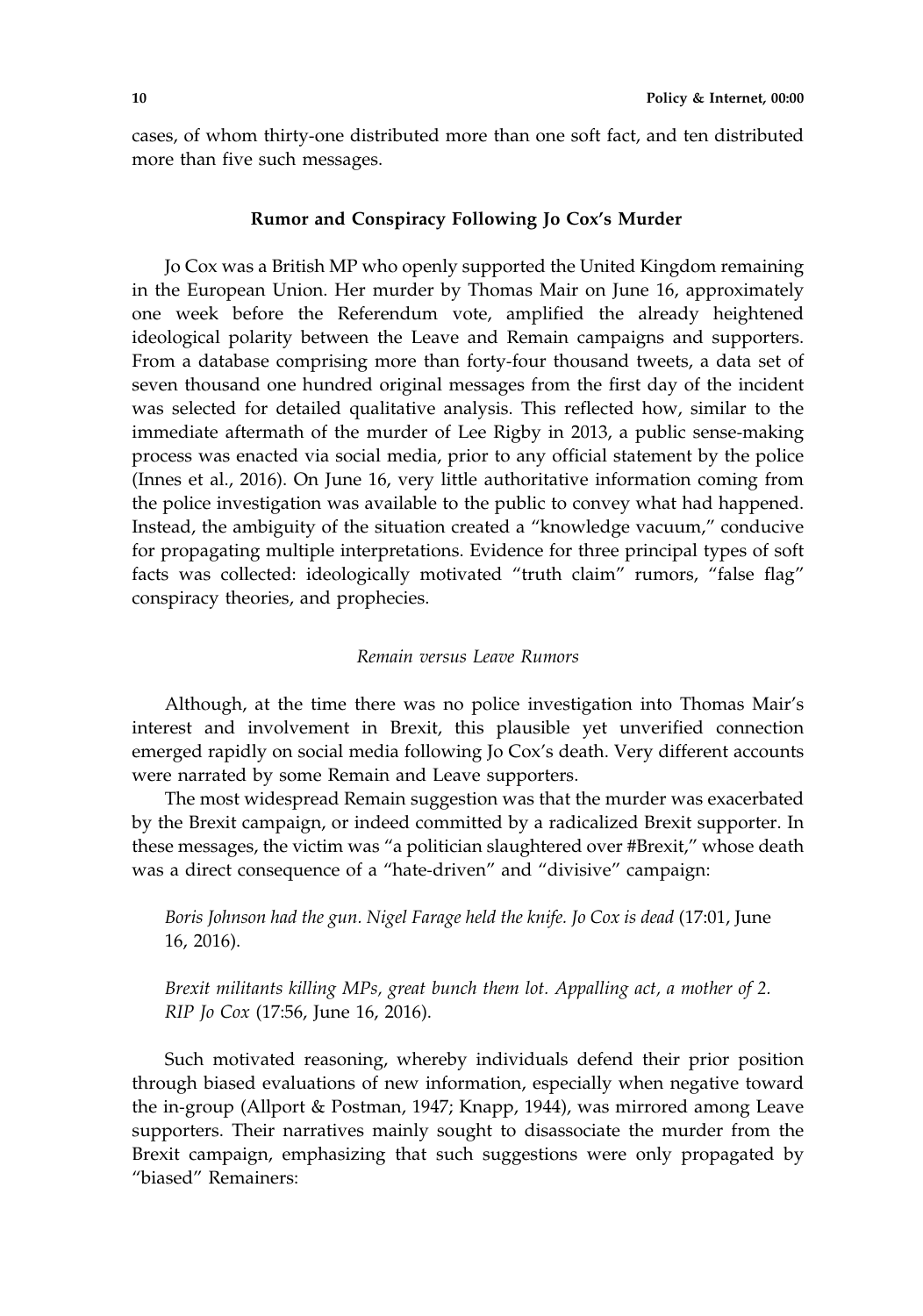#### Dobreva/Grinnel/Innes: "Soft Facts" on Social Media 11

NO evidence that Jo Cox killer was alligned with Brexit, but (((Bremain))) pushes it as fact, sad! (17:19, June 16, 2016).

Remain using tragic death of Jo Cox to smear Brexit. Just how low are they willing to go!!! (16:56, June 16, 2016).

In these versions, the killing was an isolated incident, the work of a mentally ill madman with no Brexit affiliation, and should not be used against the campaign:

Jo Cox killer a psychiatric patient with no political leanings. Looks like remain owe Brexit an apology (17:22, June 16, 2016).

Guy with mental health problems killed Jo cox but let's blame brexit.coz we so evil for wanting best for our country.how dare we (17:45, June 16, 2016).

Both sides of the political campaign were involved in constructing and communicating soft facts—that is, unverified and politically biased interpretations of the event—that played into a process of reaction and counter‐reaction between Leave and Remain supporters. Allport and Postman (1946) famously observed that "aggressive rumours" rationalize while they relieve. This was equally true for both thought communities who engaged in powerful claims‐making to express their frustrations. Strong emotive language and harsh rhetoric referring to the opposition was common: "vile #Brexit morons," "mindless bigots that support Brexit," "fascist #Brexit preachers" on the one hand. And, referring to Remain supporters: "disgusting," "sickening," "shameful," "despicable human beings," and "total scum." The self-enhancement function of wedge-driving rumors (Knapp, 1944) can explain why both sides expressed an array of defensive sentiments, while concurrently demeaning their "adversaries."

# "False Flag" Conspiracy Theories

In addition to rumors, the murder of Jo Cox also gave rise to a "false flag" theory. "False flag" conspiracy theories describe covert operations designed to appear as being carried out by certain individuals or groups, other than the actual "masterminds" (DeHaven-Smith, 2013, pp. 225-6). In the context of Jo Cox's murder, the suggestion was that the pro‐EU MP was "sacrificed" by pro‐EU forces to swing the referendum in favor of Remain by portraying the British right and Leave supporters as dangerous and untrustworthy:

I'm in no doubt that MI5 were behind this murder of the MP.jo Cox.it's to much of an coincidence that Brexit was winning the argument (17:45, June 16, 2016).

The assassination of Jo Cox was likely a false flag operation by Globalists to turn popular sentiment against #Brexit. And it may work (17:59, June 16, 2016).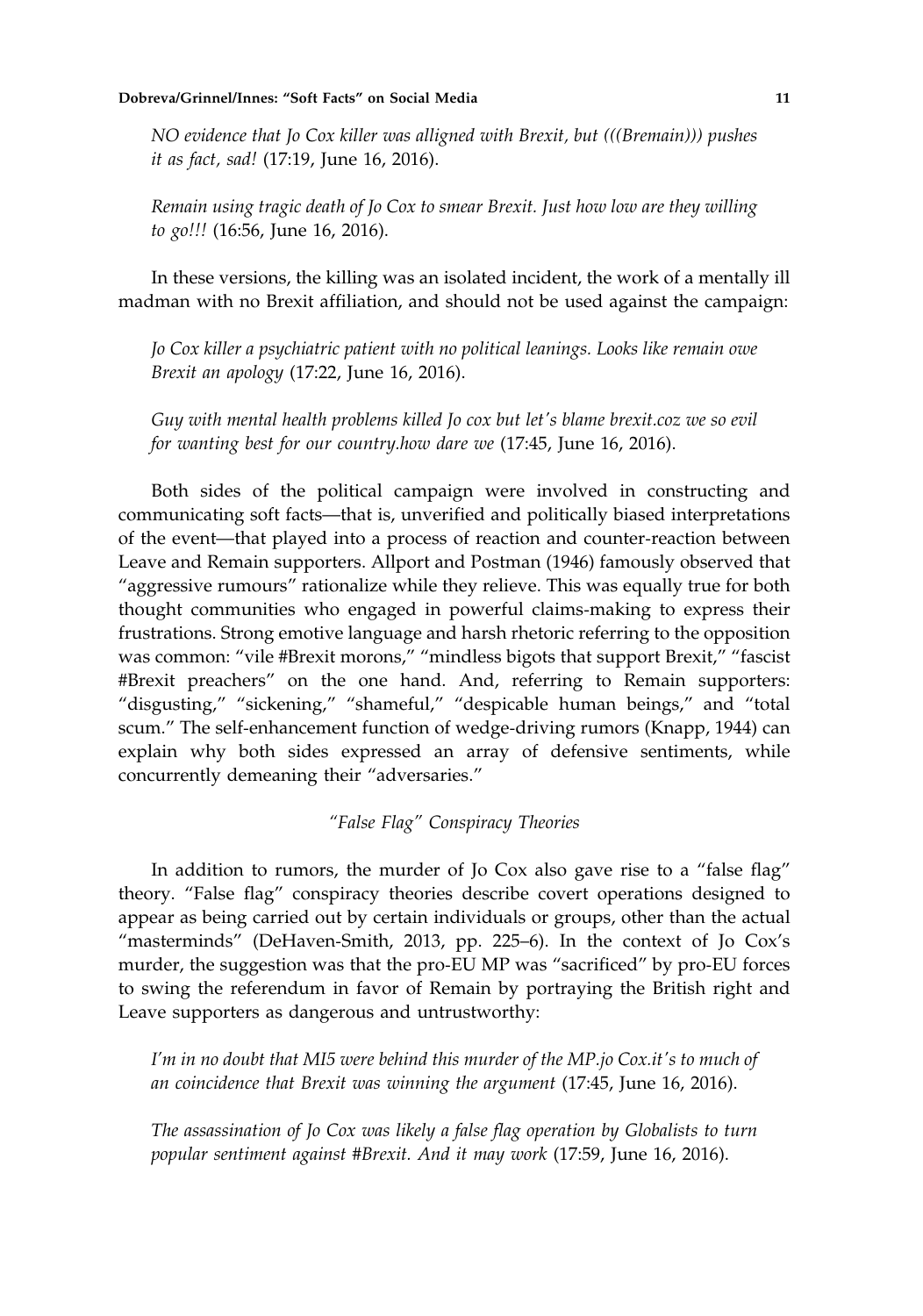False flag conspiracies have been shown to prosper in febrile and emotionally charged situations. For instance, following the Oklahoma City bombing of 1995 there was a conspiracy narrative that the attackers were set up to take the fall for the crime, because certain elements within the US government were interested in swaying public sentiment against "far-right" ideologies (Keeley, 1999).

#### Network‐Derived Communities

As open source social media is a structured digital record of social activity, the identity of individuals reposting others allows us to delineate and quantify the "thought communities" that mention a core topic. This method classifies groups of individuals talking about a topic according to who they are reposting. For this analysis, we simplify the reasoning behind retweeting a message to an act intending to purposefully increase a message's visibility to another user's following. This action forms a directional network of communication distribution, which here is taken to be a user (B) being connected to an original poster (A), where B retweets one of A's tweets. The strength of the directed connection between the two users is derived from the number of times this behavior is repeated within a time period. Herein, network clusters were identified using the Louvain Method for community detection run over the entire timespan simultaneously (Blondel, Guillaume, Lambiotte, & Lefebvre, 2008).

Of the forty‐three thousand nine hundred and fifty‐seven tweets in our corpus over the eight days following the murder, twenty‐eight thousand one hundred and seventy of those were retweets. Calculating tweets per hour (Figure 1) identifies a large initial peak in the rate of tweets. However, over a 24‐hour average, an exponential decline is evident which takes place until June 23 at 22:00. Two anomalies in this trajectory can be detected, one in the afternoon of June 19, and again in the evening of June 22. Up until these points, the rate of retweets to nonretweets was largely consistent. However, following the June 24 at 01:00 another significant rise in tweeting activity occurred, following a quote by Nigel



Figure 1. Volume of Tweets and Retweets per Hour Mentioning Jo Cox MP and Brexit in the Eight Days Following Her Murder.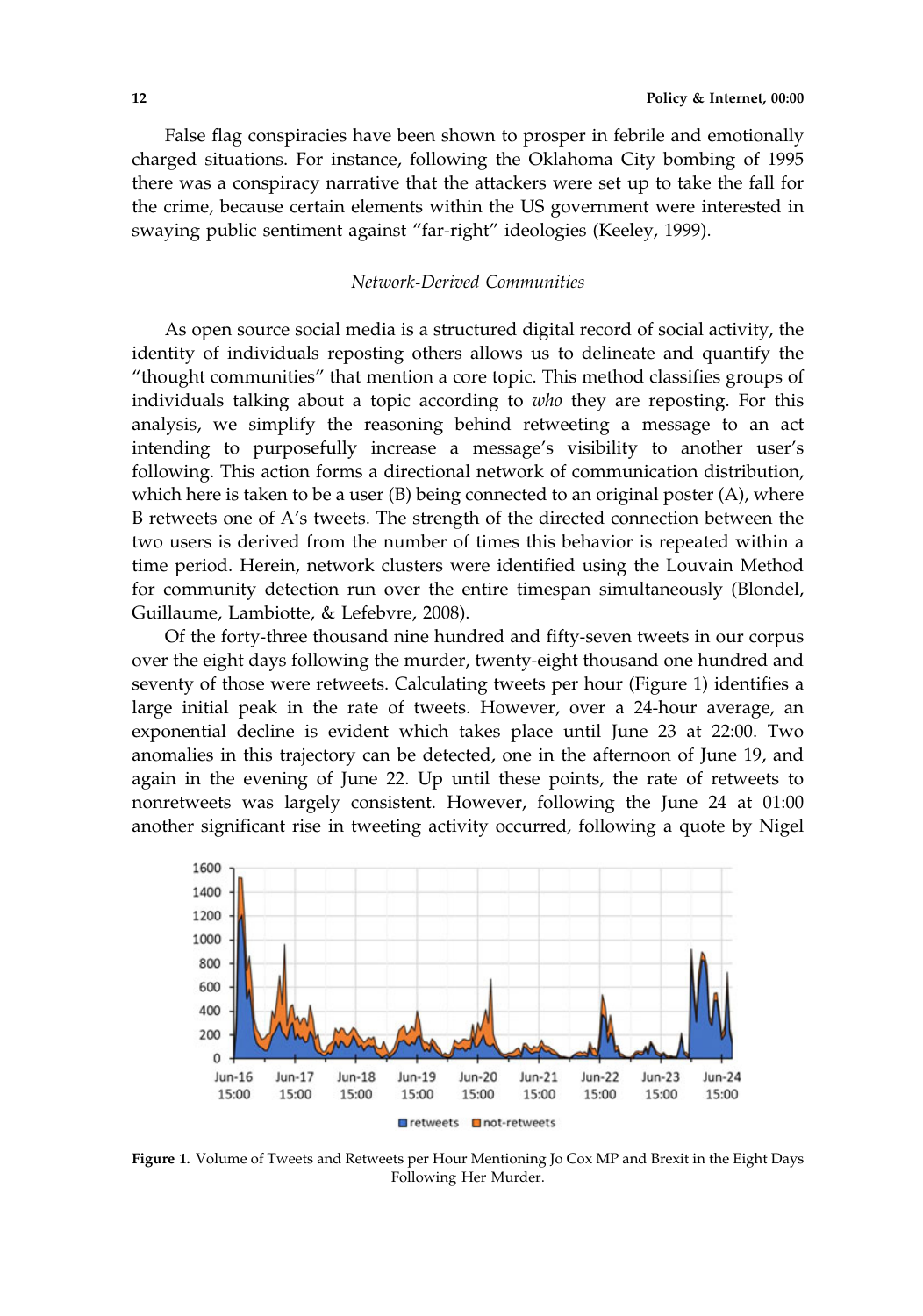Farage (former leader of the UK Independence Party) after the referendum result announcement. This involved a much higher ratio of retweets than the initial reaction to Jo Cox's murder.

The network formed by these retweets resulted in 23,759 distinct users, which when clustered using the Louvain Method (modularity equal to 0.845), resulted in three communities with more than thousand users, seven with five hundred to thousand users, and a further twenty involving two hundred to five hundred users. Consequently, most clusters comprised small disconnected components. However, it is the small number of large communities, which are of the greatest interest due to their significant influence over the outward appearance of the topic's discussion (see Figure 2).

Among the thirty communities involving more than two hundred users, on average 90 percent (standard deviation equal to 6.5 percent) of reposting activities were between two members of the same community. This suggests that although these larger communities have large memberships, they have a low degree of



Figure 2. Network Graph of All Users Mentioning "Jo Cox" and "Brexit" in the Eight Days Following Her Murder.

Notes: Nodes represent users, edges are formed by the directional relationship between a posting user to a reposting user. Edge weight represents the abundance of this action over this time. Node size is the total number of times a user was themselves reposted. Node color indicates the ten largest communities.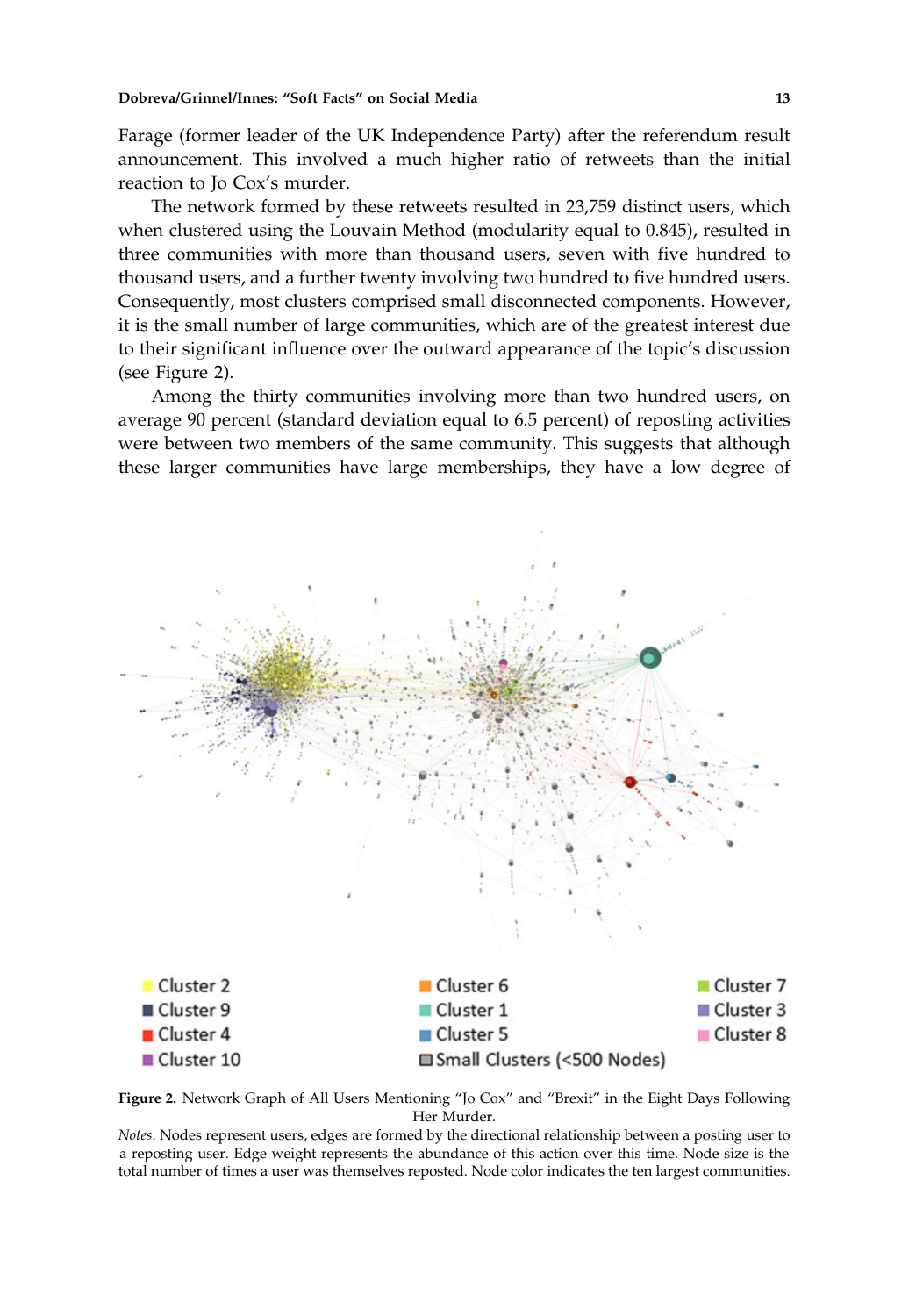intracommunity interactions and thus a strong definition from one another, forming "echo chambers." These thirty communities divided into two classes: those characterized by one highly central user who was the original poster of more than 90 percent of the communities' reposting activities (type 1), and those where a more diverse number of original posters with lower dominance over the overall flow of communications were present (type 2).

Behavior measured in "reposts per hour" by these communities was distinct for each (Figure 3). However, the two types of communities were characteristically different, with "type 1" communities displaying high amplitude acute activity, and "type 2" communities demonstrating more protracted messaging (Figure 4).

For type 1 communities, two distinct events caused acute reactions pertaining to Jo Cox and Brexit: (i) the immediate aftermath of her murder, and (ii) Nigel Farage's comment that Brexit had been achieved "without a single shot being fired," after the referendum result was announced. Within the former of these two events, clearly pro‐ and anti‐Brexit communities were present, which reposted the messages in Table 1 nearly exclusively.

Some of these highly polarized soft facts were presented as prophecies by small numbers of individuals within each community, and were redistributed in large volumes within a short space of time. These communities were themselves largely isolated from reposting each other's statements and as such, were largely different audiences. The temporal activity signature of these communities coupled with the strong dominance of one individual's voice tie in well with the concept of a "prophet" with a "following." The role and influence of prophets, in the context of the Brexit campaign, can be assessed by examining common features in the content communicated by prophets, in addition to the temporal activity signatures discussed above.



Figure 3. Repost Volume of Posts Mentioning "Jo Cox" and "Brexit" in the Eight Days Following Her Murder per Hour, Stratified by Network‐Derived Community.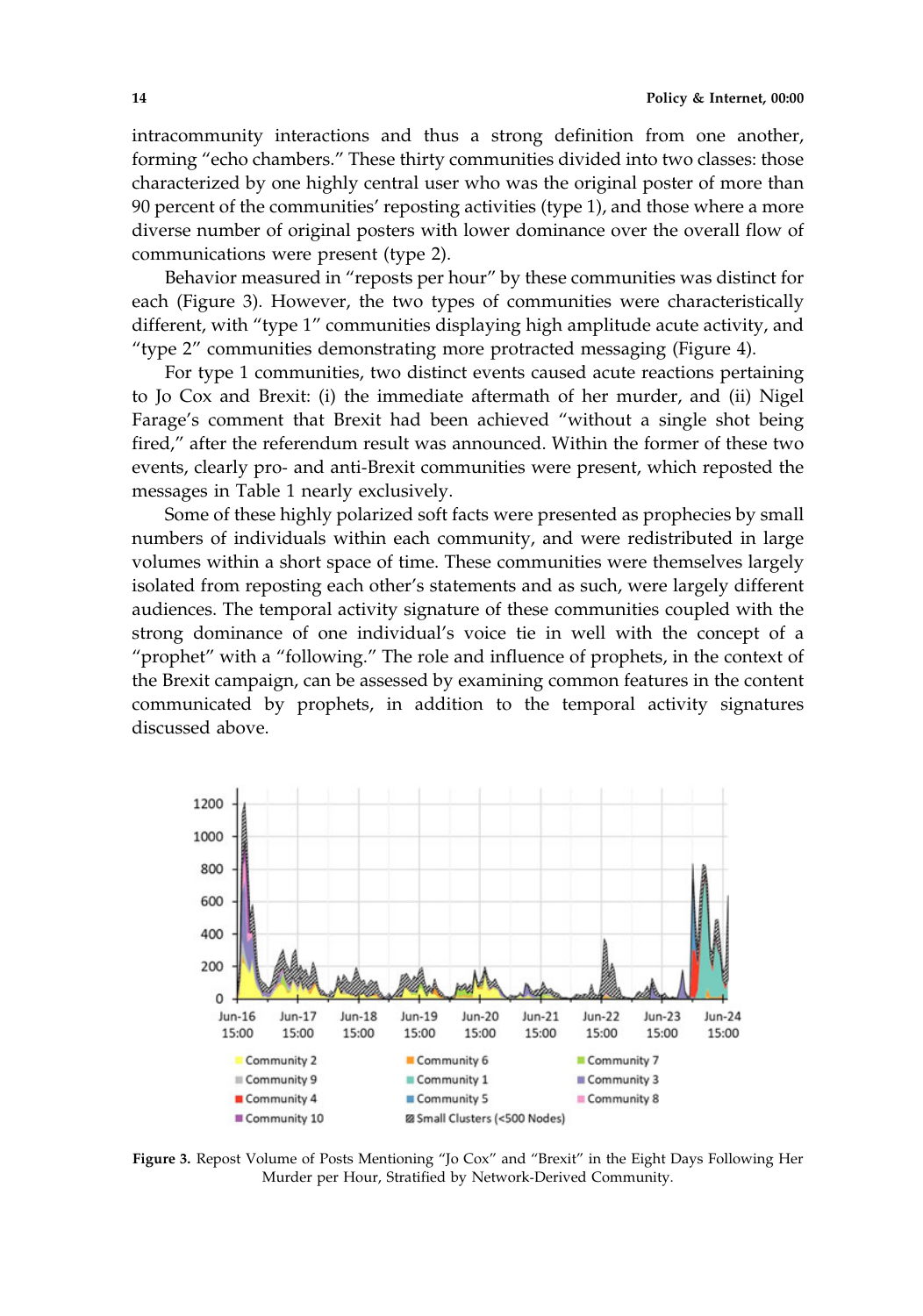

Figure 4. Repost Volume of Posts mentioning "Jo Cox" and "Brexit" in the Eight Days Following Her Murder Per Hour, Stratified By Network‐Derived Community Type.

#### Prophecies and their Prophets

Within the complex swirl of claims, counter-claims, rumors, and conspiracies that marked the public and political conversation about Brexit on social media, the analysis identified a small number of soft facts that shared a distinctive "signature." These communications took on an especially emotive and contentious issue or episode, connected it with and wrapped it into an ideologically grounded narrative of grievance, and used it to make predictions about the future and what it portends. We call these "prophecies." Prophecies afford collective sense-making in the face of ambiguous, uncertain and potentially troubling events. Digital prophecies, like biblical prophecies, do not always have to come true to be influential. Because of the in‐group socialization around certain core beliefs, committed followers often retain their faith in the face of the "failure of prophecy" (Dawnson, 2011; Stone, 2000). This retention of group belief depends heavily upon the prompt response of charismatic leaders and the strength of the "prophetic milieu" (Dawnson, 2011).

Two main types of digital prophecy were identified in the data—speculative and assertive. Speculative prophecies tended to be a bit less specific and were more qualified in the predictions leveraged:

| Far-right (Brexit) | Cluster 3  | "The Political Establishment Will Exploit the Murder of Jo Cox to Kill<br>Brexit" (RTed 794)                                       |
|--------------------|------------|------------------------------------------------------------------------------------------------------------------------------------|
|                    |            | "Anti #Brexit MP @Jo_Cox1 shot in British gun free zone!" (RTed 127)                                                               |
| Left (Bremain)     | Cluster 8  | "RIP Jo Cox. To those saying don't politicise Jo Cox's murder I say                                                                |
|                    |            | wake up. The fascism of Britain First, Ukip & Brexit i" (RTed 536)                                                                 |
|                    |            | "Man who shot & stabbed Jo Cox MP chanted 'Britain First' I worry                                                                  |
|                    |            | that the Brexit campaign is giving oxygen to the forc" (RTed 49)                                                                   |
|                    | Cluster 10 | "MP Jo Cox #dies after #attack stabbed by man shouting "Britain First"<br>#RIPJoCox #STOPHATE #UKtoStay #nobrexit #RIP" (RTed 500) |
|                    |            |                                                                                                                                    |

Table 1. Most Reposted Messages per Type 1 Community in the 24 hours Following Jo Cox's Murder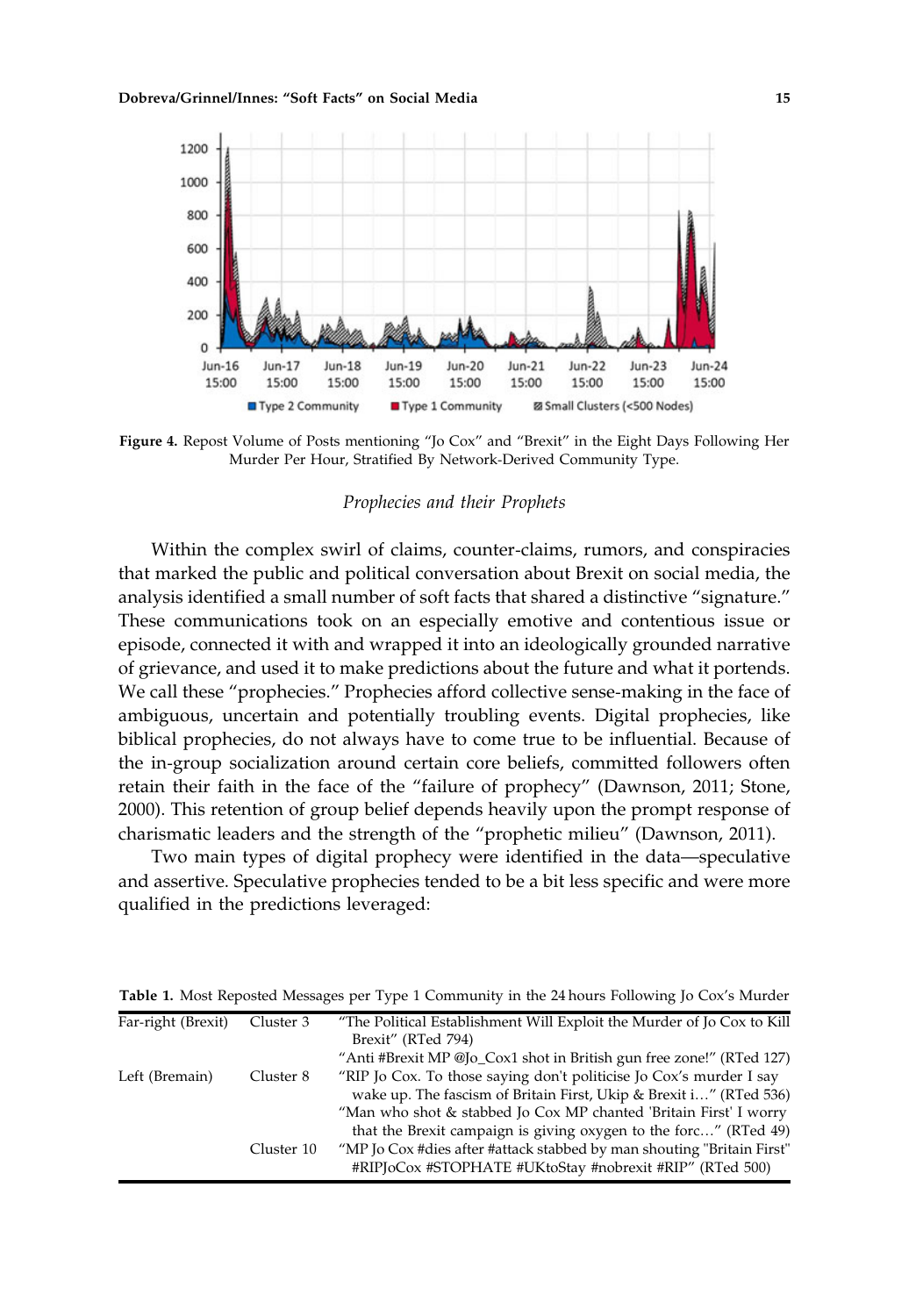This Jo Cox assassination is so weird, I wonder if it will end up swinging the Brexit vote for the IN forces… (23:04, June 16, 2016).

Just been to cast my vote, and worryingly they have provided pencils instead of pens. Is it rigged from the start? #BrexitOrNot (13:17, June 23, 2016).

Contrastingly, assertive prophecies were far more confident and clear in setting out what the consequences and impacts were perceived to be:

#Remain will win. put money on it. the death of Jo Cox will make people think twice before supporting the brexit people #euref (16:07, June 18, 2016).

I can tell you that the #Brexit vote will be as rigged as the Scottish independence vote was but it will come out really close (19:31, June 14, 2016).

Especially in the context of Jo Cox's murder, a number of prophecies predicted how the incident would (or already had) affected the Brexit vote the following week. The most popular opinion seemed to be that "Brexit died with Jo Cox"anticipating that her death would sway the referendum in favor of Remain. This particular soft fact was picked up by both sides of the Brexit debate.

The concept of "prophecy" has an explicit religious connotation, which we are seeking to "re-purpose" for the digital age. In the Bible, individuals are accorded the status of prophet on the basis of possessing a special power to interpret the future and influence the perceptions, norms, and attitudes of their followers. Similar qualities pertain to individuals authoring the prophecies and soft facts detected on social media. They have "followers" over whom they exert a degree of influence in terms of seeding and propagating certain ideas, values, and beliefs. Moreover, analogous to how biblical prophets galvanize the commitment of their following to the extent that members are socialized to the prophet's worldview within a "prophetic milieu," digital prophets seek influence among established online communities (e.g., Remain or Leave supporters).

In his seminal account of charismatic authority, Weber (1920/1993)/1993) defined the prophet as an individual who influences through personal gifts and charismatic demonstration. He elaborates that charisma is sometimes a "crude swindle" that is variously deployed for profane or sacred, secular, or religious purposes. The decisive quality is "how it is valued by those ruled charismatically" (Friedrich, 1961, p. 15). In this context, Weber's account of prophetic leadership has much in common with the behaviors of some key social media influencers.

Within our data sets, there are several individuals whose digital performances seem to exemplify the traits of the "digital prophet" as set out above, and whose communications clearly disseminated soft facts on social media about the "use pens" and Jo Cox episodes. One such account belonged to a right wing Twitter user with over five hundred and fifty thousand followers, who is the epitome of a digital influencer. On the June 16, between 15:15 and 21:30 this account sent at least twenty‐eight tweets reflecting on the murder of Jo Cox. The first message, sent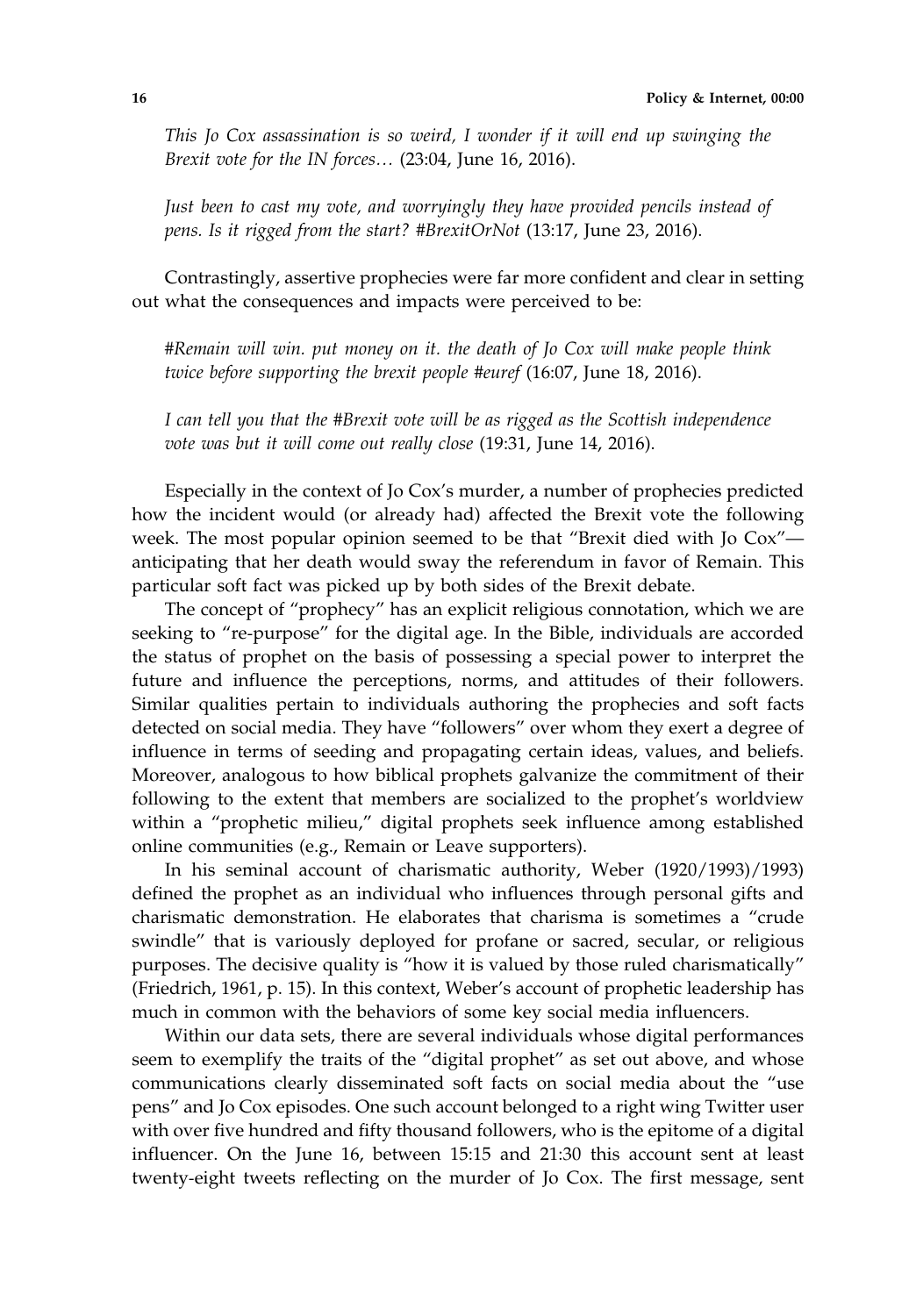shortly after she was shot, was prefaced with the claim "Exactly as I *predicted"* and concluded by anticipating significant consequences:

Exactly as I predicted, a violent incident right before #Brexit. They're gonna blame this on #VoteLeave (15:15, June 16, 2016).

This generated one hundred and forty‐nine comments, five hundred and twenty‐five retweets, and five hundred and seventy‐six likes. This author's second most discussed post (one hundred and twenty‐four comments, one thousand two hundred and fifty‐one retweets, and one thousand two hundred and twenty‐one likes) propagated a familiar Leave rumor disputing that Thomas Mair was influenced by the Brexit campaign by citing as "fact" that, according to neighbors, he was not "politically minded." As a consequence of which it was asserted that:

Jo Cox killer "had no political views," said nothing about EU referendum. But the left will still exploit this. #Brexit (19:03, June 16, 2016).

This was followed by posting a link to a commentary piece entitled "The Political Establishment Will Exploit the Murder of Jo Cox to Kill Brexit." This was retweeted five hundred and sixty times and liked five hundred and thirty-nine times. Another piece by the same social media user, which went viral on Twitter was a YouTube video entitled "#Brexit: Vote Remain Exploits Jo Cox Murder." This video was shared five hundred and nineteen times. In aggregate, about 9.50 percent of the social media data collected on June 16 (seven thousand one hundred tweets), based on keyword searches of "Jo  $Cox + B$ rexit" were influenced by these two messages in some way. This clearly suggests how some social media users and their messages achieve significant reach and influence in terms of how definitions of the situation about troubling and problematic events are assembled by some thought communities.

## Conclusion

The title of this article refers to how several digital prophecies were constructed and communicated following Jo Cox's murder, and how this was anticipated to translate into a political loss. Although not entirely accurate in their predictions, these messages were influential among a segment of social media users. Framed in this way, prophecies can be understood as a particular "species" of soft fact. Of particular interest, is how the forecasts that are offered by digital prophets do not just report or represent events, but can influence the future if followers mobilize around them.

Across the social sciences, there is an increasingly sophisticated and nuanced account developing about the disruptive effects of social media and big data on the interactional and institutional ordering of society. The insights and evidence reported in this article are designed to advance this agenda, introducing a key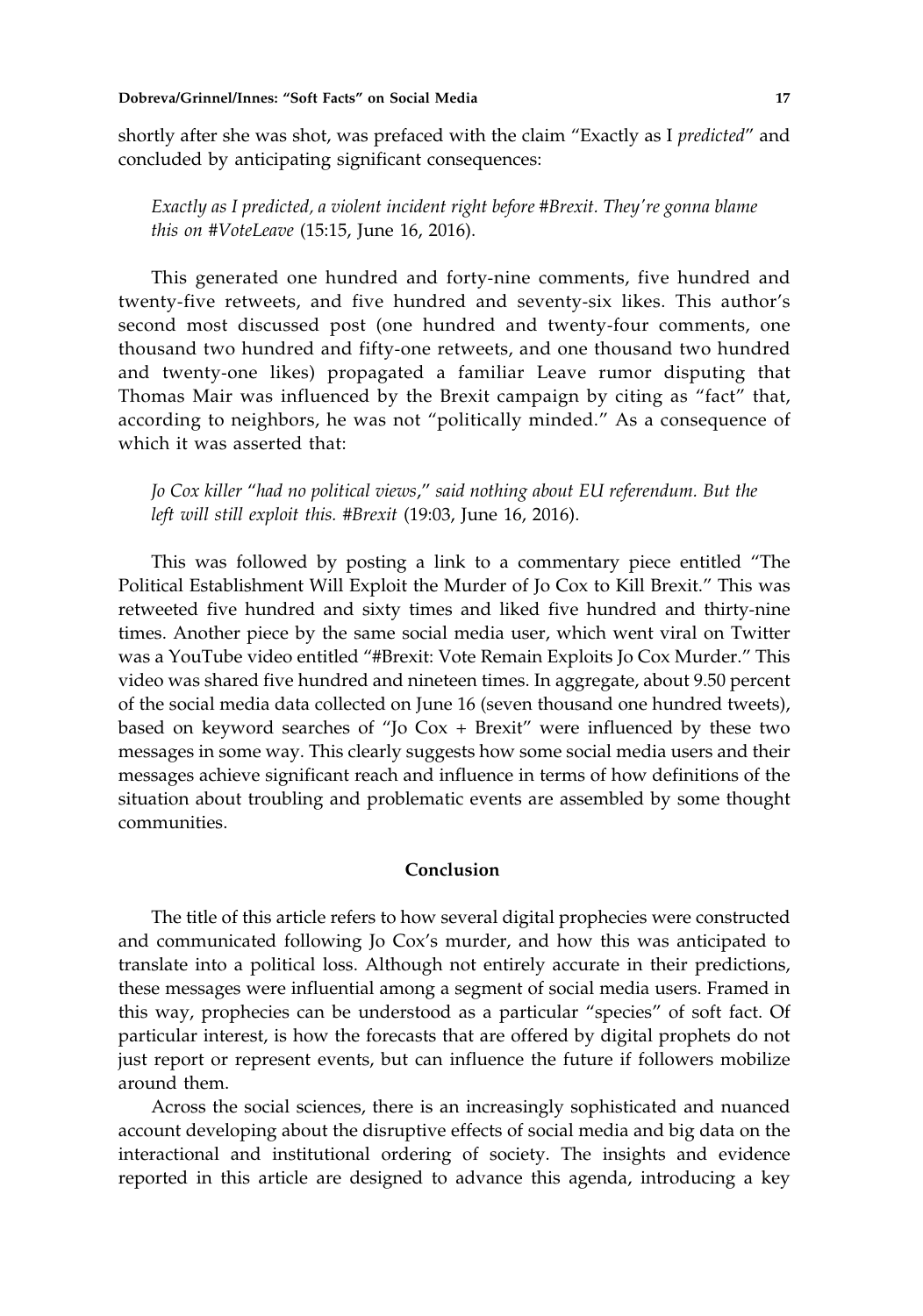conceptual innovation by identifying the role of the "digital prophet" and their "prophecies." Studies of the contemporary information environment that apply network analytic methodologies have done much to describe the topological structures that shape communication patterns, evidencing that the power to influence is not uniformly distributed. But what they have not unpicked is what these influential nodes are communicating, and how. Fusing Weber's conceptualization of prophetic motives to the digital data collected provides one potentially useful, albeit tentative, line of enquiry. Further research on other cases is required to see if "digital prophets" influence the tenor and tone of public reactions across other settings and situations.

Several implications for policy development can be distilled from the blend of conceptual and empirical themes reported above, reflecting the considerable contemporary political consternation about the social causes and consequences of "fake news" and its public impacts. The approach outlined has illuminated why it is important to not just focus attention upon deliberate disinformation, but to understand these informational configurations as part of a swirling constellation of soft facts that arise in the process of public sense-making about troublesome and problematic events. The presence of these other types of malleable information help to create an environment where explicitly fabricated news can acquire reach and traction. Importantly, the capacity and capability of digital prophets to influence their "followers" may be built across less important events, but becomes increasingly visible and important in the aftermath of major incidents, such as terrorist attacks.

Relatedly, the analysis further suggests it is important that those responsible for regulating the socio‐technical systems propagating fake news and soft facts do not treat the "thought communities" where these circulate as an undifferentiated mass. Aspects of the quantitative analysis imply multiple distinctive clusters where specific conspiracies gained particular traction. Some of these gravitated around their own particular "prophets" who actively propagated multiple conspiracy theories across multiple events. Potentially, this might signal that the originating sources of many fake news narratives and conspiracies may actually be relatively small in number, affording opportunities for preventative intervention.

A third key policy implication concerns how the aftermaths of major crime and terrorism events are "teachable moments" where particular risks and threats are made manifest. Significantly, digital communications platforms are now wholly enmeshed in these processes of social reaction, where the meaning of the violence is interpreted and definitions of the situation constructed and contested. As such, there are opportunities for authorities to think about how the communications they issue following such atrocities either amplify or mitigate the longer-term public impacts of the incident.

In thinking about responses to the social problems brought about by the widespread dissemination of fake news, much attention has focused on how "social bots" and other forms of algorithmically modulated communication are promoting its promulgation and public impacts. Counterpointed with such perspectives, in figuring the role of the digital prophet, this analysis dives beneath the surface of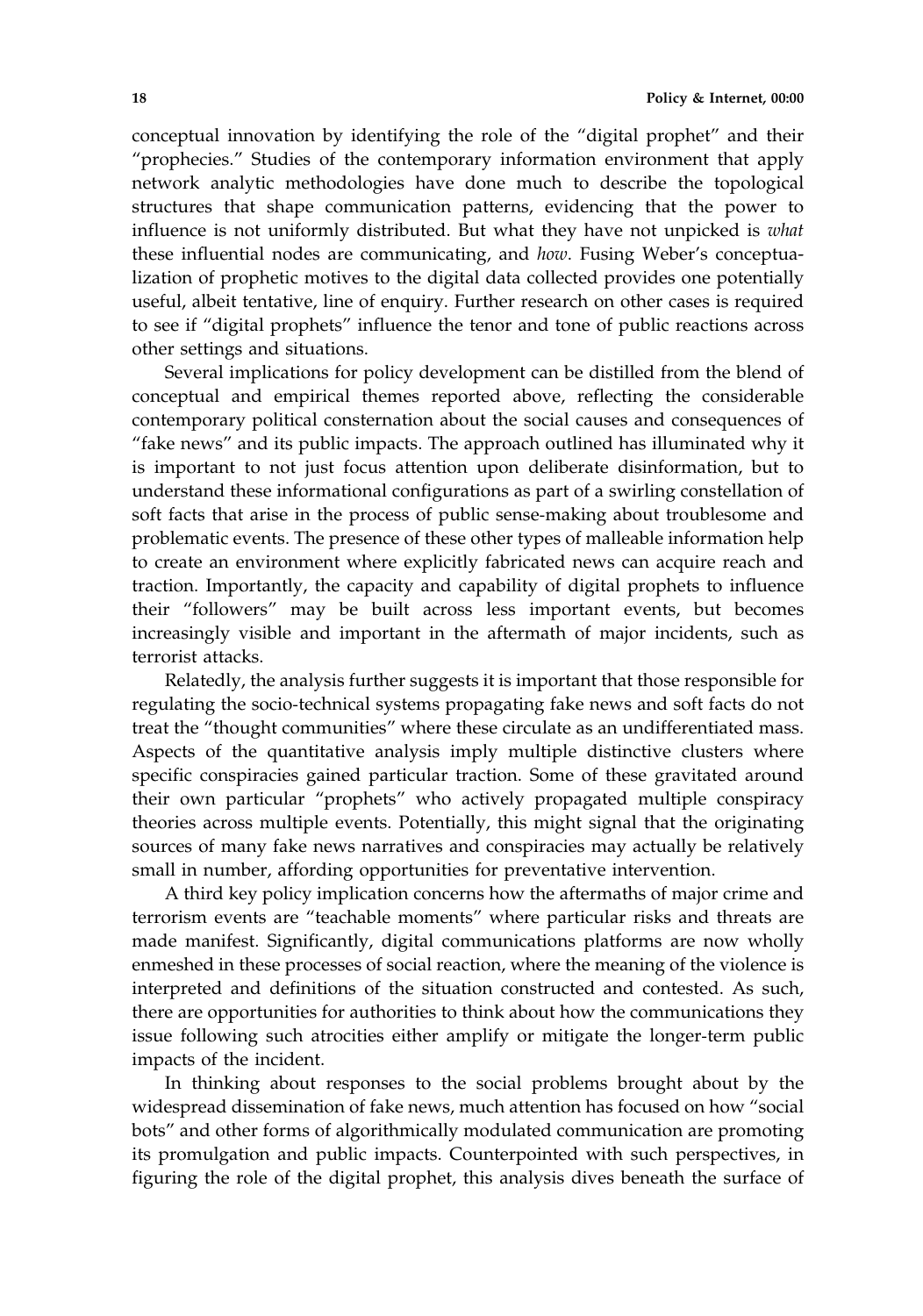these technological changes to bring through a deeper social function. Across all cultures, prophecies are a recurring means by which social groups absorb troubling and unsettling events into their collective ordering of reality. This is important on the grounds that, in attending to what is new and innovative about the contemporary information environment, it is vital we do not obscure the presence of some deep continuities with the past.

To revisit the quotation from McLuhan that opened this article, while it is undoubtedly important that our vision should not be constricted by using yesterday's tools, equally we need to recognize how seemingly innovative communications technologies can, in fact, be performing deeper, recurring, cultural functions.

Diyana Dobreva, Crime and Security Research Institute, Cardiff University, Cardiff, United Kingdom [DobrevaD1@cardiff.ac.uk].

Daniel Grinnell, Crime and Security Research Institute, Cardiff University, Cardiff, United Kingdom.

Martin Innes, Crime and Security Research Institute, Cardiff University, Cardiff, United Kingdom.

#### References

- Allcott, H., and M. Gentzkow. 2017. "Social Media and Fake News in the 2016 Election." Journal of Economic Perspectives 31(2): 211–36.
- Allport, G.W., and L. Postman. 1946. "An Analysis of Rumor." Public Opinion Quarterly 10(4): 501–17.
- Allport, G.W., and L. Postman. 1947. The Psychology of Rumor. New York: Henry Holt & Co.
- Amoore, L., and V. Piotukh. 2015. "Life Beyond Big Data: Governing With Little Analytics." Economy and Society 44(3): 341–66.
- Anagnostopoulos, A., A. Bessi, G. Caldarelli, M.D. Vicario, F. Petroni, A. Scala, F. Zollo, et al. 2015. "Viral Misinformation: The Role of Homophily and Polarization." In Proceedings of the 24th International Conference on World Wide Web. New York: ACM, 355–56.<https://arxiv.org/abs/1411.2893>.
- Benkler, Y., R. Faris, and H. Roberts. 2018. Network Propaganda: Manipulation, Disinformation, and Radicalization in American Politics. New York: Oxford University Press.
- Bessi, A., and E. Ferrara. 2017. "Social Bots Distort the 2016 US Presidential Election Online Discussion." First Monday 21, 1–15.
- Blondel, V.D., J.‐L. Guillaume, R. Lambiotte, and E. Lefebvre. 2008. "Fast unfolding of communities in large networks." Journal of Statistical Mechanics: Theory and Experiment 2008, P10008.
- Boyd, D., and K. Crawford. 2012. "Critical Questions for Big Data." Information, Communication & Society 15(5): 662–79.
- Buckner, H.T. 1965. "A Theory of Rumor Transmission." Public Opinion Quarterly 29(1): 54–70.
- Butter, M., and P. Knight. 2016. "Bridging the Great Divide: Conspiracy Theory Research for the 21st Century." Diogenes 1–13.<https://doi.org/journals.sagepub.com//abs/10.1177/0392192116669289>.
- Centola, D. 2015. "The Social Origins of Networks and Diffusion." American Journal of Sociology 120(5): 1295–338.
- Couldry, N. 2002. "Mediation and Alternative Media, or Relocating the Centre of Media and Communication Studies." Media International Australia Incorporating Culture and Policy 103(1): 24–31.

Couldry, N., and A. Hepp. 2016. The Mediated Construction of Reality. Basingstoke: Palgrave Macmillan.

Davis, T.J. 1985. A Rumor of Revolt: The "Great Negro Plot" in Colonial New York. New York: Free Press.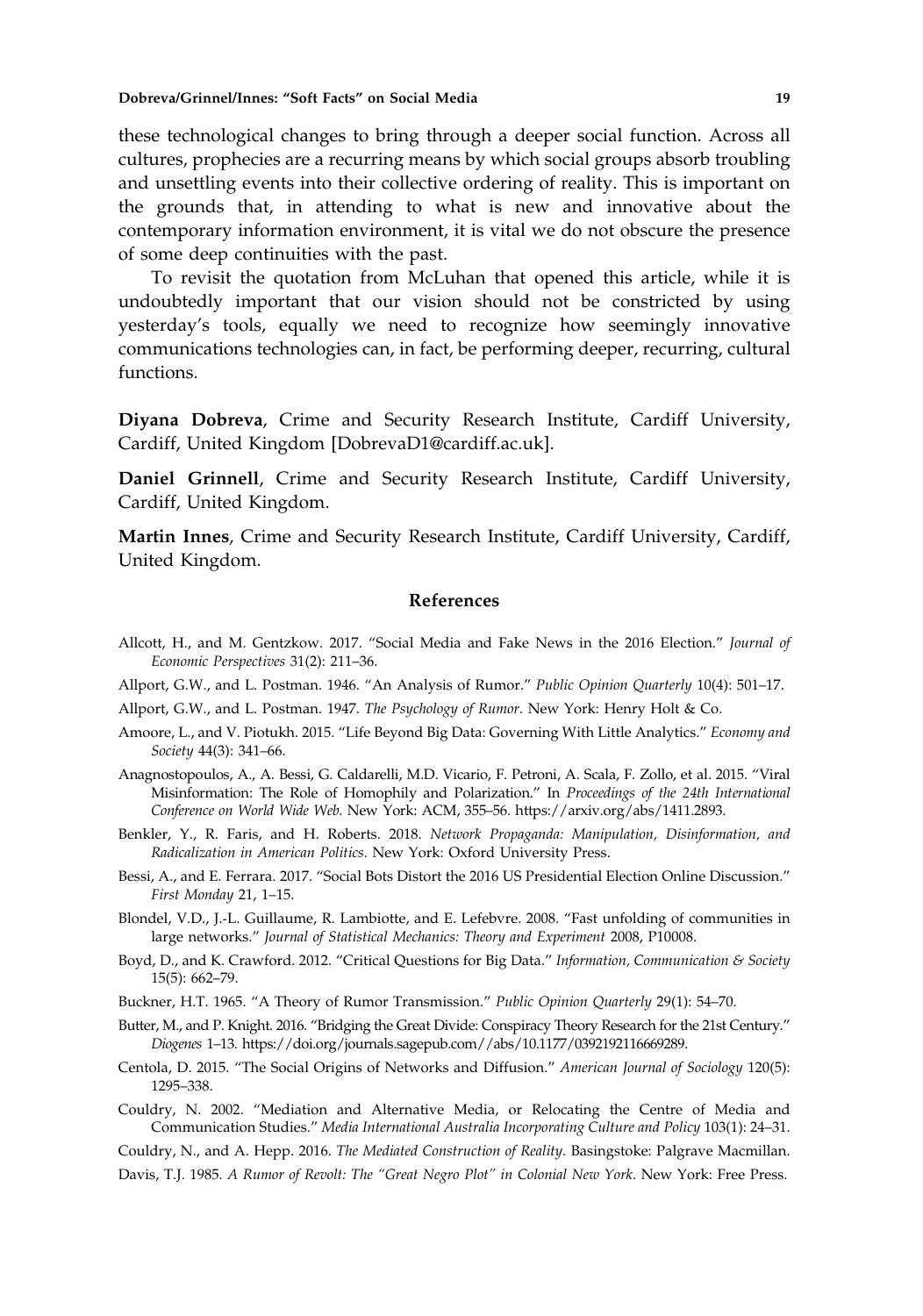- Dawnson, L.D. 2011. "Prophetic Failure in Millenial Movements." In The Oxford Handbook of Milllennialism, ed. C. Wessinger. Oxford: Oxford University Press, 150‐70.
- DeHaven-Smith, L. 2013. Conspiracy Theory in America. Austin, TX: University of Texas Press.
- Douglas, K.M., R.M. Sutton, D. Jolley, and M. Wood. 2015. "The Social, Political, Environmental, and Health-Related Consequences of Conspiracy Theories." In The Psychology of Conspiracy, eds. M. Bilewicz, A. Cichocka and W. Soral. Hove: Routledge, 183–96.
- Douglas, K.M., and R.M. Sutton. 2011. "Does It Take One To Know One? Endorsement of Conspiracy Theories is Influenced by Personal Willingness to Conspire." British Journal of Social Psychology 50(3): 544–52.
- Festinger, L. 1957. A Theory of Cognitive Dissonance. Stanford, CA: Stanford University Press.
- Fitzgerald, T. 2016. "'Pencilgate' As Voters Bring Pens to Polling Stations After Fears EU Referendum Could Be 'Rigged'." Manchester Evening News (June 23). http://www.manchestereveningnews.co.uk/news/ greater‐manchester‐news/pencil‐referendum‐vote‐rigging‐claim‐11514432.
- Fogg, B.J. 2008. "Mass Interpersonal Persuasion: An Early View of a New Phenomenon." In Persuasive Technology: Third International Conference, PERSUASIVE. Oulu: Springer, 23–34.
- Friedrich, C.J. 1961. "Political Leadership and the Problem of the Charismatic Leader." The Journal of Politics 23, 3–24.
- Friggeri, A., L.A. Adamic, D. Eckles, and J. Cheng. 2014. "Rumor Cascades." In Proceedings from the 8th International AAAI Conference. Weblogs Social Media, 101–10. [http://www.aaai.org/ocs/index.php/](http://www.aaai.org/ocs/index.php/ICWSM/ICWSM14/paper/download/8122/8110) [ICWSM/ICWSM14/paper/download/8122/8110.](http://www.aaai.org/ocs/index.php/ICWSM/ICWSM14/paper/download/8122/8110)
- Garrett, R.K. 2011. "Troubling Consequences of Online Political Rumoring." Human Communication Research 37(2): 255–74.
- Goertzel, T. 1994. "Belief in Conspiracy Theories." Political Psychology 15(4): 731–42.
- Gorry, G.A., and R. Westbrook. 2009. "Winning the Internet Confidence Game." Corporate Reputation Review 12(3): 195–203.
- Greenhill, K.M., and B. Oppenheim. 2017. "Rumor Has It: The Adoption of Unverified Information in Conflict Zones." International Studies Quarterly 61(3): 660 –676.
- Groh, D. 1987. "The Temptation of Conspiracy Theory, or: Why Do Bad Things Happen to Good People? Part I: Preliminary Draft of a Theory of Conspiracy Theories." In Changing Conceptions of Conspiracy, eds. C.F. Graumann and S. Moscovici New York: Springer, 1–13.
- Gupta, A., P. Kumaraguru, C. Castillo, and P. Meier. 2014. "TweetCred: A Real‐time Web‐based System for Assessing Credibility of Content on Twitter." In 6th International Conference on Social Informatics, 13.
- Hofstadter, R. 1964. "The Paranoid Style in American Politics." In The Paranoid Style in American Politics and Other Essays, ed. R. Hofstadter Cambridge: Harvard University Press, 3–40.
- Howard, P.N., and B. Kollanyi . 2016. "Bots, #StrongerIn, and #Brexit: Computational Propaganda During the UK‐EU Referendum." SSRN. https://arxiv.org/pdf/1606.06356.pdf.
- Howell, L. 2013. Digital Wildfires in a Hyperconnected World. http://reports.weforum.org/global-risks-2013/risk‐case‐1/digital‐wildfires‐in‐a‐hyperconnected‐world/.
- Jowett, G.S., and V. O'Donnell. 2012. Propaganda and Persuasion. London: SAGE Publications.
- Innes, M. 2014. Signal Crimes: Social Reaction to Crime, Disorder and Control. Oxford: Oxford University Press.
- Innes, M., C. Roberts, A. Preece, and D. Rogers. 2016. "Ten 'Rs' of Social Reaction: Using Social Media to Analyse the 'Post-Event' Impacts of the Murder of Lee Rigby." Terrorism and Political Violence 30(3): 454–474.
- Kakutani, M. 2018. The Death of Truth. London: William Collins.
- Katz, E., and P.E. Lazarsfeld. 1955. Personal Influence: The Part Played by People in the Flow of Mass Communications. New York: The Free Press.

Keeley, B.L. 1999. "Of Conspiracy Theories." The Journal of Philosophy 96(3): 109–26.

Knapp, R.H. 1944. "A Psychology of Rumor." Public Opinion Quarterly 8(1): 22–37.